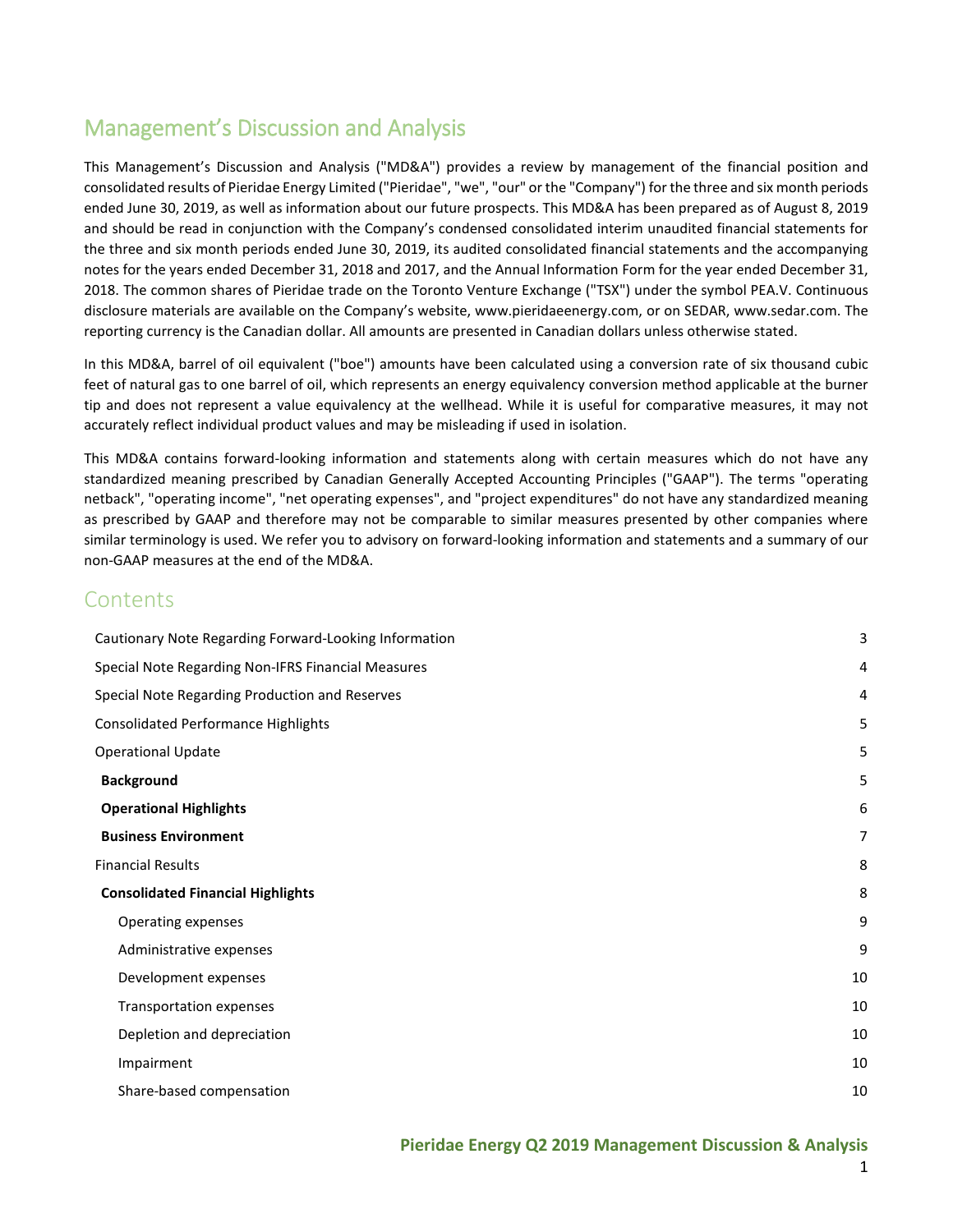| Financial income and expenses                          | 11 |
|--------------------------------------------------------|----|
| <b>Segmented Information</b>                           | 11 |
| <b>Upstream Segment</b>                                | 11 |
| <b>LNG Segment</b>                                     | 14 |
| <b>Summary of quarterly results</b>                    | 15 |
| <b>Project Investment</b>                              | 15 |
| Capital Resources and Liquidity                        | 15 |
| <b>Net Working Capital</b>                             | 15 |
| <b>Sources and Uses of Cash Flows</b>                  | 16 |
| <b>Capital resources</b>                               | 17 |
| Cash and cash equivalents                              | 17 |
| Loans and term debt                                    | 17 |
| <b>Share Capital</b>                                   | 17 |
| <b>Commitments and Contingencies</b>                   | 17 |
| <b>Off Balance Sheet Transactions</b>                  | 18 |
| Critical Accounting Policies, Estimates and Judgements | 18 |
| <b>Changes in accounting policies</b>                  | 18 |
| <b>Outlook and Guidance</b>                            | 19 |
| <b>Non-IFRS Measures</b>                               | 19 |
| <b>Net Operating Expense and Operating Netback</b>     | 19 |
| <b>Net Operating Expenses</b>                          | 20 |
| <b>Operating Income &amp; Operating Netbacks</b>       | 20 |
| <b>Project investment</b>                              | 20 |
| <b>Net Working Capital</b>                             | 21 |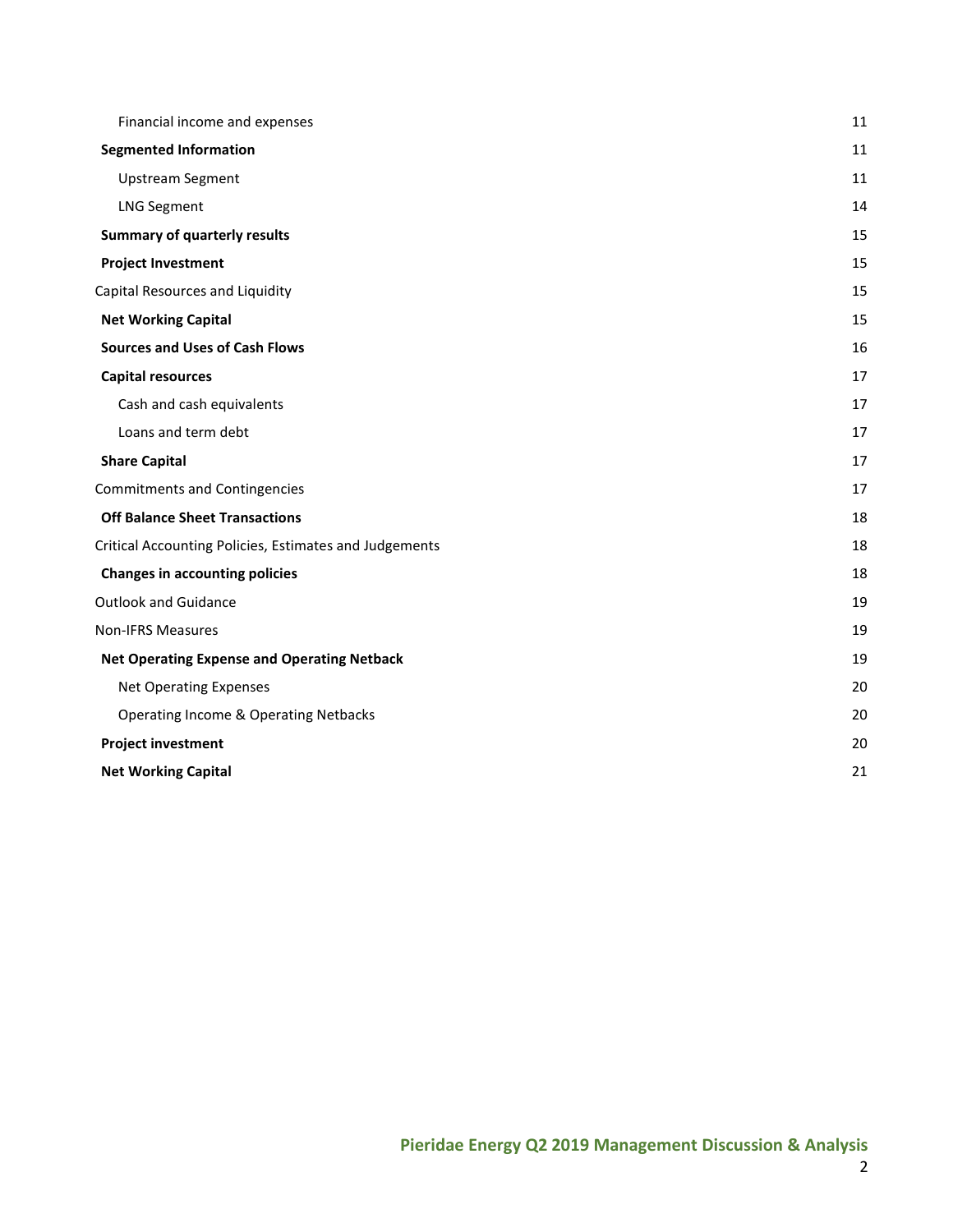# <span id="page-2-0"></span>Cautionary Note Regarding Forward-Looking Information

Certain of the statements contained herein including, without limitation, management plans and assessments of future plans and operations, expected project spending, future business plan and strategy, criteria for evaluating acquisitions and other opportunities, intentions with respect to future acquisitions and other opportunities, plans and timing for development of undeveloped and probable resources, timing of when the Company may be taxable, estimated abandonment and reclamation costs, plans regarding hedging, wells to be drilled, the weighting of commodity expenses, expected production, including shut-ins, and performance of oil and natural gas properties, results and timing of projects, access to adequate pipeline capacity and third-party infrastructure, growth expectations, supply and demand for oil, natural gas liquids, and natural gas, industry conditions, government regulations and regimes, commodity prices, and capital expenditures and the nature of capital expenditures and the timing and method of financing thereof, may constitute "forward-looking statements" or "forward-looking information" within the meaning of Applicable Securities Laws (as defined herein) (collectively "forwardlooking statements"). Words such as "may", "will", "should", "could", "anticipate", "believe", "expect", "intend", "plan", "potential", "continue", "shall", "estimate", "expect", "propose", "might", "project", "predict", "forecast" and similar expressions may be used to identify these forward-looking statements. These statements reflect management's current beliefs and are based on information currently available to management.

Forward-looking statements involve significant risk and uncertainties. A number of factors could cause actual results to differ materially from the results discussed in the forward-looking statements including, but not limited to, risks associated with oil and gas exploration, development, exploitation, production, marketing and transportation, loss of markets, volatility of commodity prices, currency fluctuations, imprecision of resources estimates, environmental risks, competition from other producers, incorrect assessment of the value of acquisitions, failure to realize the anticipated benefits of acquisitions, delays resulting from or inability to obtain required regulatory approvals and ability to access sufficient capital from internal and external sources and the risk factors outlined under "Risk Factors" and elsewhere herein. The recovery and resources estimate of Pieridae's reserves provided herein are estimates only and there is no guarantee that the estimated resources will be recovered. As a consequence, actual results may differ materially from those anticipated in the forward-looking statements.

Forward-looking statements are based on a number of factors and assumptions which have been used to develop such forward-looking statements, but which may prove to be incorrect. Although Pieridae believes that the expectations reflected in such forward-looking statements are reasonable, undue reliance should not be placed on forward-looking statements because Pieridae can give no assurance that such expectations will prove to be correct. In addition to other factors and assumptions which may be identified in this document, assumptions have been made regarding, among other things: the impact of increasing competition; the general stability of the economic and political environment in which Pieridae operates; the timely receipt of any required regulatory approvals; the ability of Pieridae to obtain qualified staff, equipment and services in a timely and cost efficient manner; the ability of the operator of the projects which Pieridae has an interest in, to operate the field in a safe, efficient and effective manner; the ability of Pieridae to obtain financing on acceptable terms; the ability to replace and expand oil and natural gas resources through acquisition, development and exploration; the timing and costs of pipeline, storage and facility construction and expansion and the ability of Pieridae to secure adequate product transportation; future commodity prices; currency, exchange and interest rates; the regulatory framework regarding royalties, taxes and environmental matters in the jurisdictions in which Pieridae operates; timing and amount of capital expenditures, future sources of funding, production levels, weather conditions, success of exploration and development activities, access to gathering, processing and pipeline systems, advancing technologies, and the ability of Pieridae to successfully market its oil and natural gas products.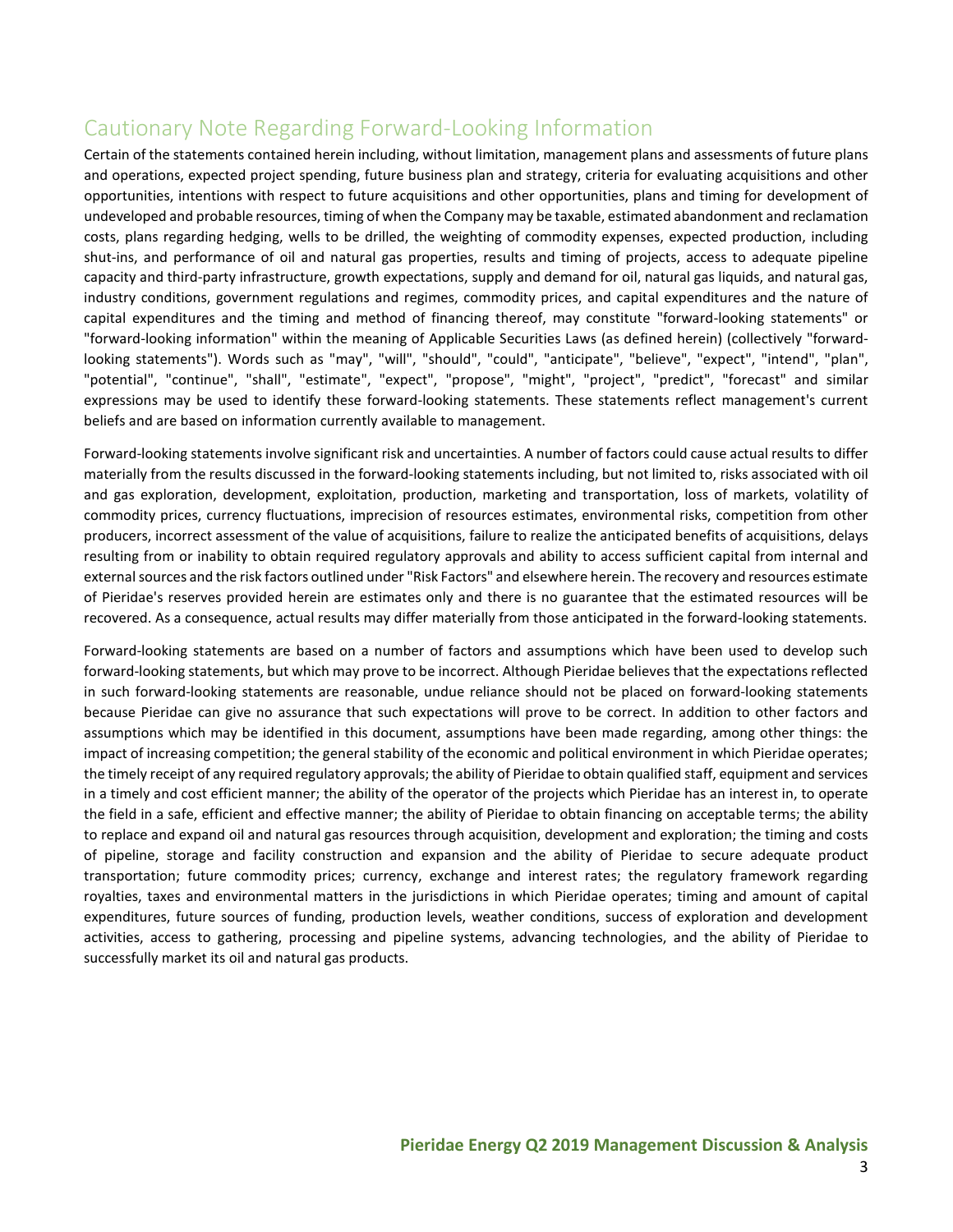Readers are cautioned that the foregoing list of factors is not exhaustive. Additional information on these and other factors that could affect Pieridae's operations and financial results are included in reports on file with Canadian securities regulatory authorities and may be accessed through the SEDAR website (www.sedar.com), and at Pieridae's website (www.pieridaeenergy.com). Although the forward-looking statements contained herein are based upon what management believes to be reasonable assumptions, management cannot assure that actual results will be consistent with these forwardlooking statements. Investors should not place undue reliance on forward-looking statements. These forward-looking statements are made as of the date hereof and Pieridae assumes no obligation to update or review them to reflect new events or circumstances except as required by Applicable Securities Laws.

Forward-looking statements contained herein concerning the oil and gas industry and Pieridae's general expectations concerning this industry are based on estimates prepared by management using data from publicly available industry sources as well as from reserve reports, market research and industry analysis and on assumptions based on data and knowledge of this industry which Pieridae believes to be reasonable. However, this data is inherently imprecise, although generally indicative of relative market positions, market shares and performance characteristics. While Pieridae is not aware of any misstatements regarding any industry data presented herein, the industry involves risks and uncertainties and is subject to change based on various factors.

## <span id="page-3-0"></span>Special Note Regarding Non-IFRS Financial Measures

This MD&A includes references to financial measures such as project expenditures and net working capital that the Company believes is important to the understanding of the business activities. These financial measures are not defined by International Financial Reporting Standards ("IFRS") and therefore are referred to as non-IFRS measures. The non-IFRS measures used by the Company may not be comparable to similar measures presented by other companies. The Company uses these non-IFRS measures to evaluate its performance. The non-IFRS measures should not be considered an alternative to or more meaningful than measures determined in accordance with IFRS, as an indication of the Company's performance. The non-IFRS measures are reconciled to their closest IFRS measure on page 19 of this MD&A.

## <span id="page-3-1"></span>Special Note Regarding Production and Reserves

Reference is made to crude oil and natural gas in common units called barrel of oil equivalent ("BOE"). A BOE is derived by converting six thousand cubic feet ("Mcf") of natural gas to one barrel ("bbl") of crude oil (6 Mcf:1 bbl). This conversion may be misleading, particularly if used in isolation, since the 6 Mcf:1 bbl ratio is based on an energy equivalency conversion method primarily applicable at the burner tip and does not represent a value equivalency at the wellhead. In comparing the value ratio using current crude oil prices relative to natural gas prices, the 6 Mcf:1 bbl conversion ratio may be misleading as an indication of value.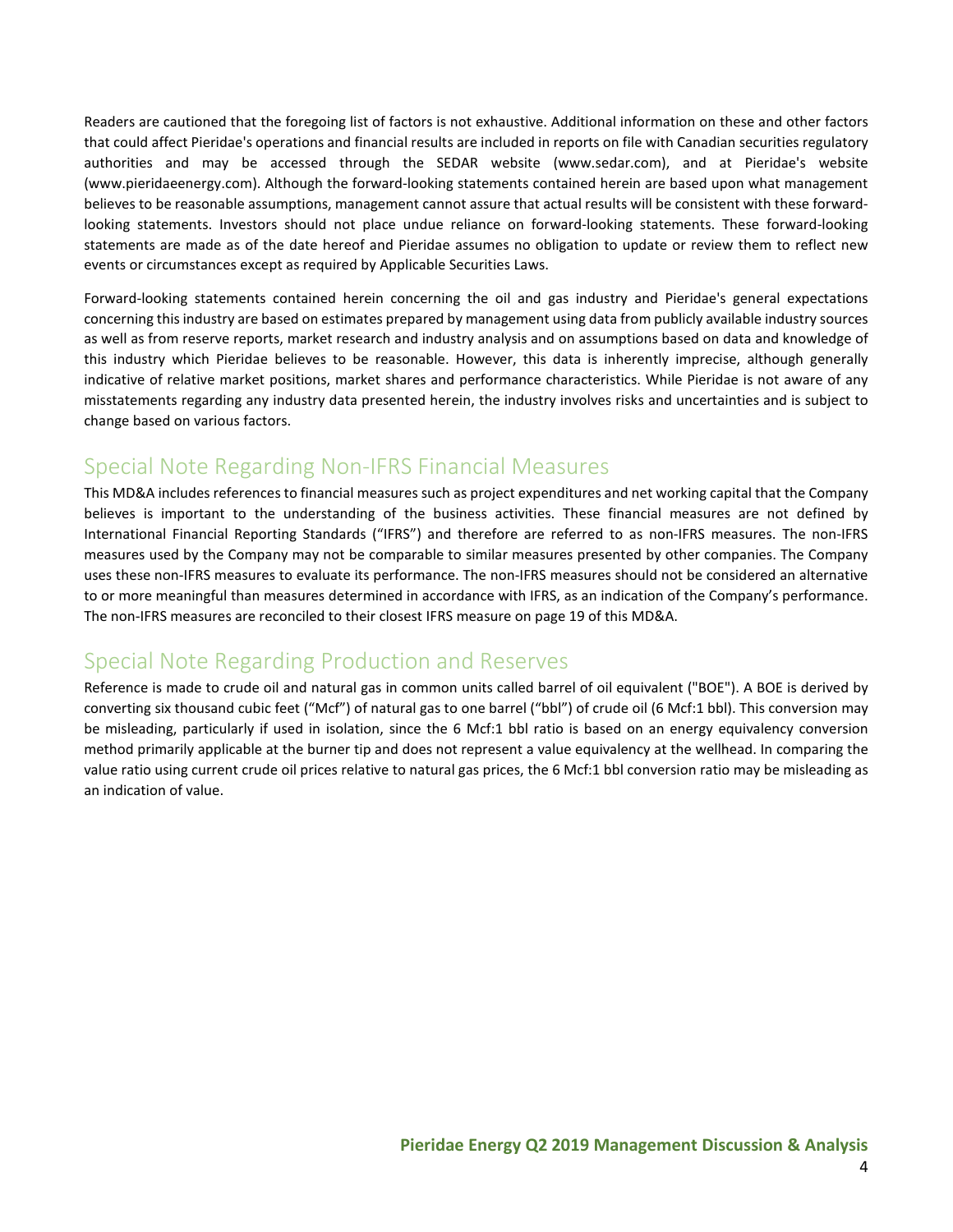# <span id="page-4-0"></span>Consolidated Performance Highlights

|                                         | For the three months ended |               | For the six months ended |               |    |               |  |
|-----------------------------------------|----------------------------|---------------|--------------------------|---------------|----|---------------|--|
| (\$000s, except where otherwise stated) | June 30, 2019              | June 30, 2018 |                          | June 30, 2019 |    | June 30, 2018 |  |
| Net revenues <sup>(1)</sup>             | 13,387                     | \$<br>66      | \$                       | 36,369        | \$ | 82            |  |
| Net loss                                | \$<br>(19,530)             | (2,730)       | \$                       | (32,526)      | \$ | (5,689)       |  |
| Net loss per common share -             |                            |               |                          |               |    |               |  |
| basic and diluted (\$/share)            | \$<br>(0.23)               | \$<br>(0.05)  | \$                       | (0.40)        | \$ | (0.11)        |  |
| Cash flow from operating                |                            |               |                          |               |    |               |  |
| activities                              | (16, 702)                  | (1,753)       | \$                       | (33, 786)     | \$ | (3,901)       |  |
| Project expenditures <sup>(2)</sup>     | 8,758                      | 2,208         | \$                       | 9,330         | \$ | 3,033         |  |
| Capital expenditures                    | \$<br>917                  | \$<br>522     | \$                       | 1,489         | \$ | 773           |  |
|                                         |                            |               |                          |               |    |               |  |
| Operating:                              |                            |               |                          |               |    |               |  |
| Daily production:                       |                            |               |                          |               |    |               |  |
| $NGLs$ (bbl/d)                          | 211                        |               | $\overline{\phantom{0}}$ | 206           |    |               |  |
| Natural gas (Mcf/d)                     | 90,942                     |               | $\overline{\phantom{0}}$ | 96,551        |    |               |  |
| Barrels of oil equivalent               |                            |               |                          |               |    |               |  |
| $(boe/d)^{(3)}$                         | 15,368                     |               | -                        | 16,297        |    |               |  |

|                                     |  |               | As at |              |
|-------------------------------------|--|---------------|-------|--------------|
|                                     |  |               |       | December 31, |
|                                     |  | June 30, 2019 |       | 2018         |
| Net working capital (deficit) $(2)$ |  | (77, 892)     |       | (84,061)     |
| Shareholder's equity                |  | 81,483        |       | 91.900       |
|                                     |  |               |       |              |

(1) Revenues net of royalties and losses on risk management contracts as shown in the Consolidated Statement of Loss and Comprehensive Loss

(2) Non-IFRS measure. See page 19 in this MD&A.

(3) Excludes sulphur production. This was supplemented by an additional 18,573 tonnes of sulphur in Q2 and 38,745 tonnes of sulphur YTD.

Pieridae's financial results for the first half of 2019 continue to reflect the fact the Company has evolved into an upstream exploration and production company, in addition to being a development company focused on the construction of its proposed Goldboro LNG facility. The Company's upstream operations are driving most of the day to day activities and the financial results of the Company. Management expects to continue to grow its upstream business, and evolve into midstream activities as well, as it looks to fulfill its goal of becoming a fully integrated LNG company.

## <span id="page-4-1"></span>Operational Update

## <span id="page-4-2"></span>**Background**

Pieridae is a publicly traded, Canadian based Company engaged in the development of a fully integrated liquefied natural gas ("LNG") project to be built in Goldboro, Nova Scotia. See the Company's December 31, 2018 Annual Report for detailed information regarding the Goldboro LNG facility.

On December 20, 2018, Pieridae completed a plan of arrangement whereby the Company acquired, directly and indirectly, all of the issued and outstanding common shares of Ikkuma Resources Corp. ("Ikkuma"), a publicly traded company engaged in the development and production of petroleum and natural gas resources located in the foothills of Alberta and British Columbia. By virtue of this acquisition, Pieridae also became an upstream petroleum and natural gas producer and took a large step towards meeting the supply requirements for Train 1 of the Goldboro facility. For information on all of the Company's upstream assets see the December 31, 2018 Annual Report.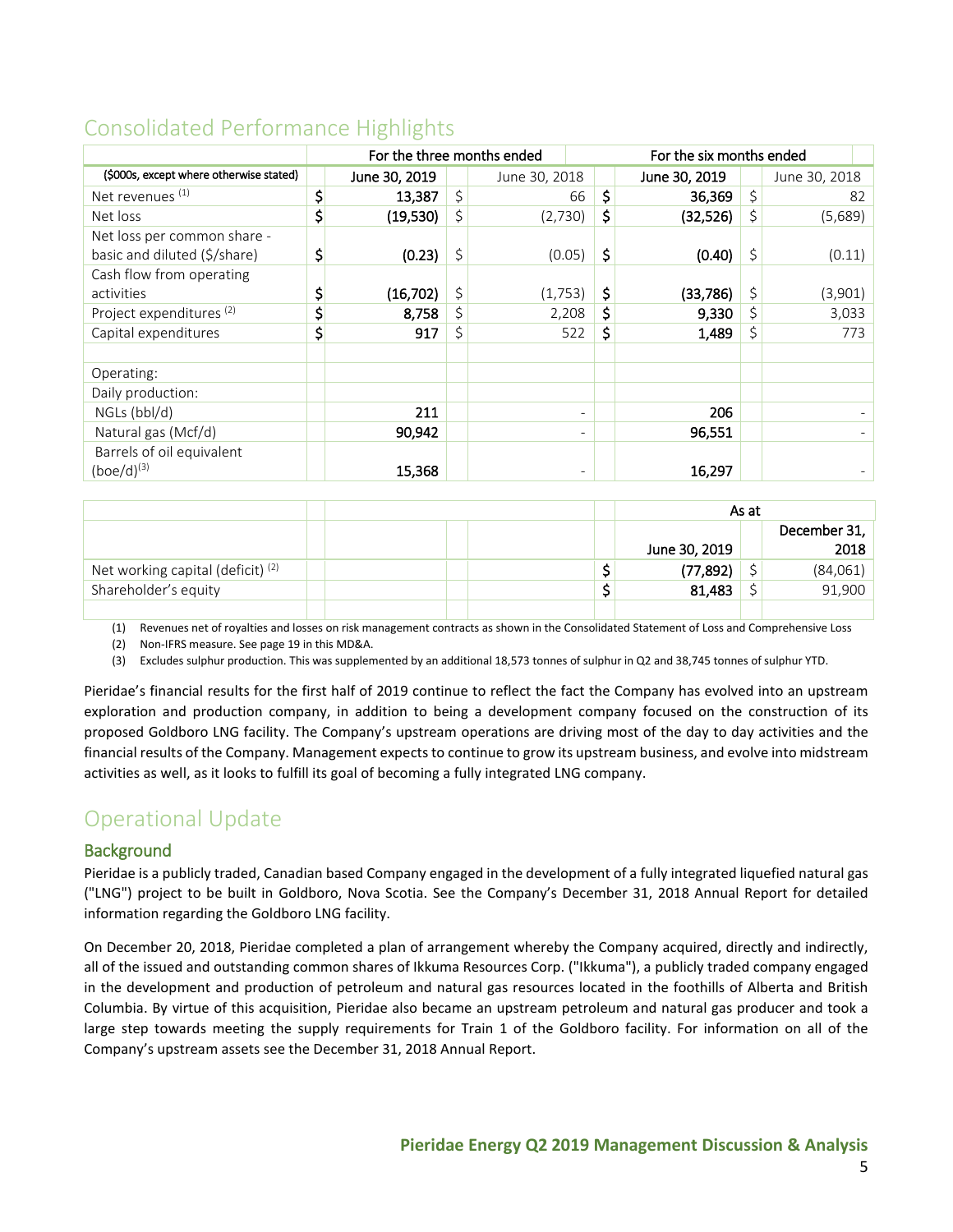On June 26, 2019, Pieridae announced that it had signed a purchase and sale agreement ("PSA") with Shell Canada Energy ("Shell") to purchase all of Shell's midstream and upstream assets in the southern Alberta Foothills for a purchase price of \$190.0 million, subject to normal adjustments (the "Shell Acquisition"). The purchase price for the Shell Acquisition will be satisfied via (i) the payment to Shell of \$175.0 million in cash (net of adjustments), to be raised by Pieridae through the issuance of term debt and equity, and (ii) the issuance of Pieridae common shares to Shell having an aggregate value of \$15.0 million, with Shell's ownership interest not to exceed 9 percent of the issued and outstanding shares of the Company (such value to be determined proximate to the time of closing of the Shell Acquisition, in accordance with the terms of the PSA). Closing of the Shell Acquisition remains subject to satisfactory completion of due diligence by Pieridae on the assets being acquired. Subject to such due diligence completion, the closing of the Shell Acquisition is expected to occur in the third quarter of 2019. On signing of the PSA, Pieridae paid a non-refundable deposit to Shell of \$10.0 million.

To fund the initial down payment, the Company also announced that it had closed (i) a non-brokered private placement of common shares of the Company at a price of \$0.86 per share for gross proceeds of \$2.2 million and (ii) a non-brokered private placement of a secured convertible debenture of the Company (the "Convertible Debenture") for aggregate gross proceeds of \$10.0 million. Total gross proceeds were \$12.2 million. The common shares of the Company issuable upon conversion of the Convertible Debenture will be issued immediately after the Shell Acquisition has been completed. The conversion price of the common shares issuable upon conversion of the Convertible Debenture is \$0.86 per common share, subject to adjustment in accordance with the terms of the Convertible Debenture. If the Shell Acquisition is not completed and the Convertible Debenture has not been converted into common shares, the principal and interest owing under the Convertible Debenture is due and payable to the holder on the earliest of (i) September 30, 2019 and (ii) the day which an acceleration notice is delivered or deemed to be delivered. The Convertible Debenture bears interest at 9.5 percent per annum. Interest is payable on conversion or cancellation.

## <span id="page-5-0"></span>Operational Highlights

The first six months of the year saw Pieridae continue its evolution to a fully integrated LNG company. The Company now has two full quarters of upstream operations under its belt as it looks to capitalize on its acquisition of Ikkuma in 2018. The Shell Acquisition further positions Pieridae for additional upstream growth as it works to bring its natural gas production to levels sufficient to fill the LNG production trains at its proposed Goldboro LNG facility.

Production during the second quarter averaged 15,368 boe per day, production averaging 99 percent natural gas and 1 percent natural gas liquids ("NGL's") and condensate. This production resulted in Pieridae recognizing petroleum and natural gas revenue (net of royalties) of \$11.9 million which included sulphur production revenue of \$1.1 million. Pieridae also generated other income, in the form of processing fees, totalling \$1.4 million. Year to date production averaged 16,297 boe per day. This production is below estimated combined field capacity and is related to voluntary well shut-ins due to low gas prices. Petroleum and natural gas revenue (net of royalties) for the six months ended June 30, 2019, totalled \$34.3 million, including sulphur sales of \$2.9 million. Processing income for the six months ended June 30, 2019, was \$2.7 million.

The shift from the winter heating season into spring had a material impact on natural gas prices. Pieridae's average realized price in Q2 2019 was \$1.19 per GJ compared to an average price of \$2.11 per GJ in Q1 2019. Year to date the Company's average realized price for natural gas was \$1.68 per GJ. In Q2 2019 the Company instituted a natural gas physical hedging program to mitigate the impact of the volatile pricing environment in Western Canada. Initial volumes placed under forward contracts under this program were 40,000 GJ/day, which is equivalent to approximately 42% of daily natural gas volumes. Subsequent to the quarter end this program was expanded to 62,500 GJ/day which represents approximately 64% of average Q2 2019 natural gas production.

NGL pricing was a little more resilient in Q2 2019. Pieridae realized an average price of \$41.83 per bbl versus \$45.61 per bbl in Q1 2019. The year to date average price for NGL sales was \$43.66 per bbl.

The poor pricing environment continues to force the Company to limit its capital investment to sustaining production, as opposed to growing production. Consequently, exploration and development expenditures in the quarter were \$0.9 million. Year to date expenditures totalled \$1.3 million.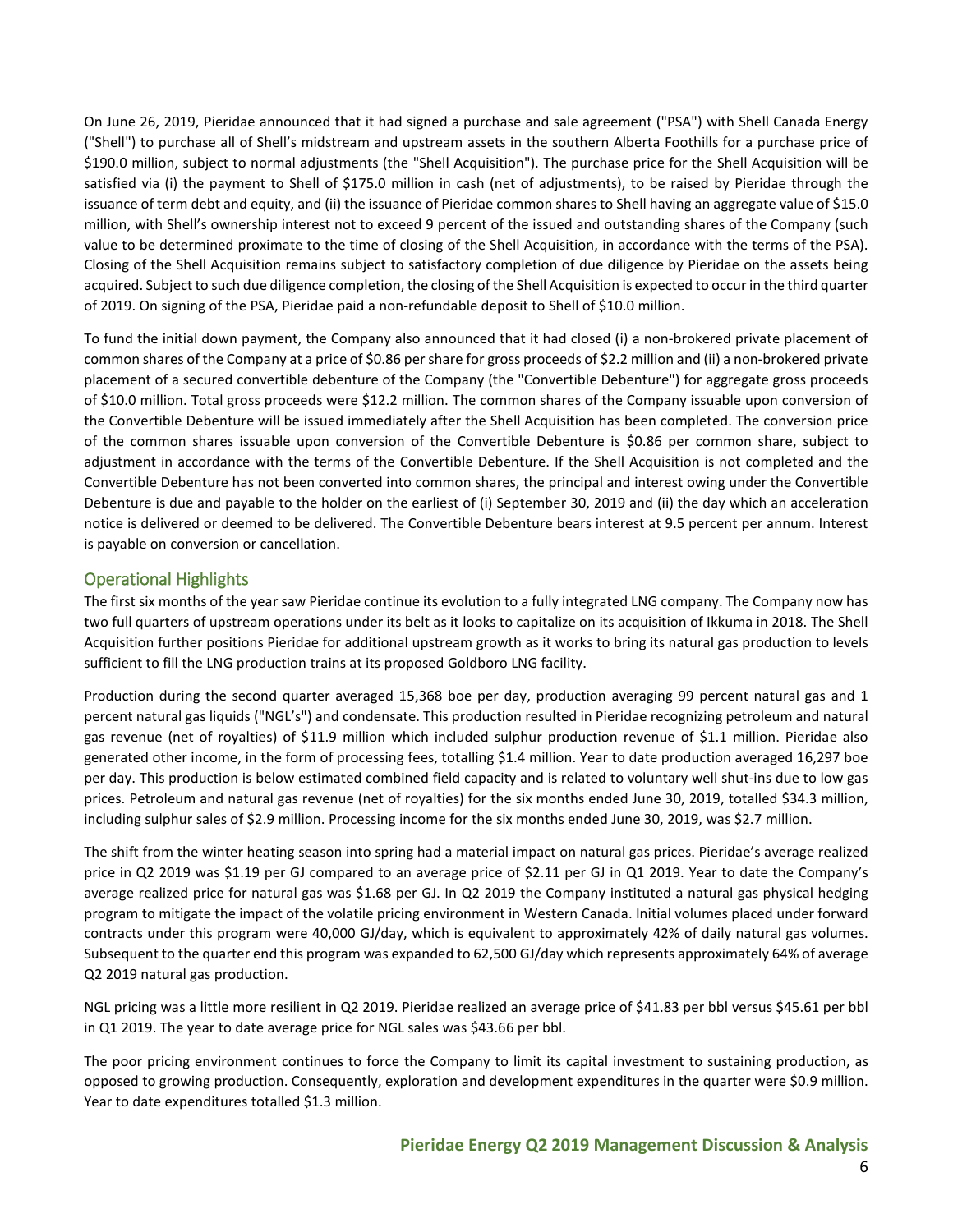In February of 2019, the Nova Scotia Mi'kmaq Benefits Agreement negotiated with the Assembly of Nova Scotia Mi'kmaq Chiefs was ratified. The Benefits Agreement establishes the framework under which the Mi'kmaq of Nova Scotia will benefit economically from the development, construction and operation of the Goldboro LNG project. A Memorandum of Understanding, signed in 2013, originally outlined the relationship between Pieridae and the Mi'kmaq in Nova Scotia and this new Benefits Agreement underscores Pieridae's commitment to ongoing engagement and relationship building with the First Nations communities in Nova Scotia.

On April 1, 2019, the Company announced that it had engaged Kellogg Brown & Root Limited ("KBR") to perform a review of an amended version of the previously prepared front-end engineering and design ("FEED") study for its proposed Goldboro LNG facility. KBR will also conduct an Open Book Estimate ("OBE") necessary for entering into a lumpsum engineering, procurement and construction ("EPC") contract. During the quarter \$4.7 million was incurred to progress the EPC contract with KBR.

On July 11, 2019, Pieridae announced that it had negotiated extensions of the key deadlines under its 20-year agreement with German utility Uniper Global Commodities S.E. ("Uniper"). These include expected commercial deliveries of LNG to Uniper to start between November 30th, 2024 and May 31st, 2025; and the extension to September 30, 2020 of the deadline to make a positive financial investment decision for the Company's proposed Goldboro LNG facility.

|                                 | For the three months ended |    |               | For the six months ended |               |    |               |  |
|---------------------------------|----------------------------|----|---------------|--------------------------|---------------|----|---------------|--|
| (3-month average)               | June 30, 2019              |    | June 30, 2018 |                          | June 30, 2019 |    | June 30, 2018 |  |
| Dated Brent benchmark price     |                            |    |               |                          |               |    |               |  |
| (USD <sub>5</sub> /bb)          | \$<br>68.34                | Ŝ. | 74.90         | \$                       | 66.13         | \$ | 71.04         |  |
| WCS heavy differential from WTI |                            |    |               |                          |               |    |               |  |
| (USD <sub>5</sub> /bb)          | \$<br>10.65                | \$ | 19.27         | \$                       | 11.51         | \$ | 21.77         |  |
| Condensate benchmark price      |                            |    |               |                          |               |    |               |  |
| (USD <sub>5</sub> /bb)          | 55.87                      | Ś  | 68.83         | \$                       | 53.20         | \$ | 65.93         |  |
| NYMEX benchmark price           |                            |    |               |                          |               |    |               |  |
| (USD\$/MMBTU)                   | 2.64                       | \$ | 2.80          | \$                       | 2.89          | \$ | 2.90          |  |
| AECO benchmark price            |                            |    |               |                          |               |    |               |  |
| (CAD\$/GJ)                      | \$<br>1.17                 | \$ | 1.03          | \$                       | 1.55          | \$ | 1.44          |  |
| NBP UK natural gas benchmark    |                            |    |               |                          |               |    |               |  |
| price (USD\$/MMBtu)             | \$<br>4.11                 | \$ | 7.18          | \$                       | 5.35          | \$ | 7.18          |  |
| US/Canadian dollar average      |                            |    |               |                          |               |    |               |  |
| exchange rate (USD\$)           | \$<br>0.7476               | Ś  | 0.7747        | \$                       | 0.7499        | \$ | 0.7827        |  |
| US/Canadian dollar period end   |                            |    |               |                          |               |    |               |  |
| exchange rate (USD\$)           | \$<br>0.7641               | Ś  | 0.7641        | \$                       | 0.7954        | \$ | 0.7954        |  |

#### <span id="page-6-0"></span>Business Environment

Once the Goldboro facility is operational, substantially all of the Company's production is expected to be sold based on NBP UK natural gas benchmark pricing. International natural gas prices closely correlate to Brent indices. Canadian natural gas pricing is primarily based on Alberta AECO reference pricing, which is derived from the NYMEX reference pricing and adjusted for its basis or location differential to the NYMEX delivery point at Henry Hub. The Company's realized prices can be sensitive to fluctuations in market prices and foreign exchange rates.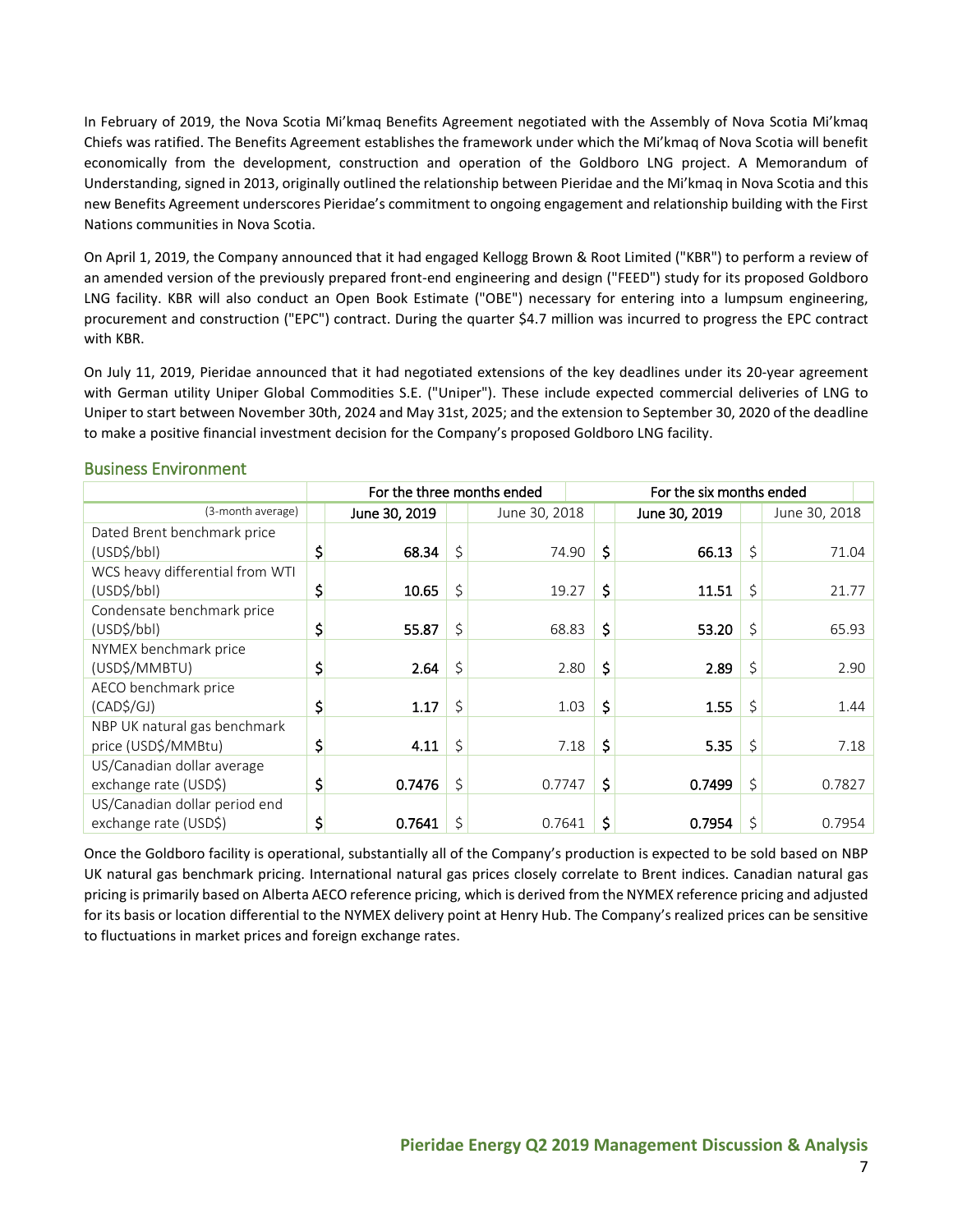# <span id="page-7-0"></span>Financial Results

## <span id="page-7-1"></span>Consolidated Financial Highlights

|                                                             | For the three months ended |               | For the six months ended |    |               |  |               |    |
|-------------------------------------------------------------|----------------------------|---------------|--------------------------|----|---------------|--|---------------|----|
| (\$000s, except where otherwise stated)                     | June 30, 2019              | June 30, 2018 |                          |    | June 30, 2019 |  | June 30, 2018 |    |
| Net revenues                                                | 13,387                     |               | 66                       |    | 36,369        |  |               | 82 |
| Net loss                                                    | (19,530)                   | (2,730)       |                          | \$ | (32,526)      |  | (5,689)       |    |
| Net loss per common share -<br>basic and diluted (\$/share) | (0.23)                     | (0.05)        |                          | Ś  | (0.40)        |  | (0.11)        |    |
| Cash flow from operating<br>activities                      | (16, 702)                  | (1,753)       |                          | \$ | (33, 786)     |  | (3,901)       |    |
| Project expenditures <sup>(2)</sup>                         | \$<br>8,758                | 2,208         |                          |    | 9,330         |  | 3,033         |    |

|                                            |  |  |               | As at |                      |
|--------------------------------------------|--|--|---------------|-------|----------------------|
|                                            |  |  | June 30, 2019 |       | December 31,<br>2018 |
| Net working capital deficit <sup>(2)</sup> |  |  | (77, 892)     |       | (84,061)             |
| Shareholder's equity                       |  |  | 81,483        |       | 91.900               |

(1) Revenues net of royalties and losses on risk management contracts as shown in the Consolidated Statement of Loss and Comprehensive Loss (2) Non-IFRS measure. See page 19 in this MD&A.

In Q1 2019 management re-evaluated the Company's prospects in Quebec and compared these to other opportunities available to the Company. Management concluded that renewing some petroleum licenses in Quebec was not in the best interests of the Company. Consequently, only licenses for properties which held the most promise, and likelihood of exploratory success, were renewed. The other licenses were relinquished. This was deemed as an indicator of impairment for the related properties, and an impairment charge of \$7.9 million was recognized.

The Company has conducted two private placements in 2019. In February the Company completed a private placement of common shares at a price of \$2.00 per share. These efforts resulted in gross proceeds of \$19.1 million. Pieridae used the proceeds of the private placement for general corporate purposes, including further reducing the liabilities assumed in the Ikkuma acquisition. In June the Company closed a second private placement at \$0.86 per common share. Total proceeds were \$2.2 million. Proceeds were used to fund additional costs associated with the Shell Acquisition as well as general corporate costs.

#### Revenues

|                                         | For the three months ended |                |  |               |                          |  | For the six months ended |  |               |  |  |
|-----------------------------------------|----------------------------|----------------|--|---------------|--------------------------|--|--------------------------|--|---------------|--|--|
| (\$000s, except where otherwise stated) |                            | June 30, 2019  |  | June 30, 2018 |                          |  | June 30, 2019            |  | June 30, 2018 |  |  |
| Petroleum and natural gas               |                            |                |  |               |                          |  |                          |  |               |  |  |
| revenue, net of royalties               |                            | 11,921         |  |               | $\overline{\phantom{0}}$ |  | 34,291                   |  |               |  |  |
| Project management                      |                            | 30             |  |               | 66                       |  | 30                       |  | 82            |  |  |
| Other income                            |                            | 1,436          |  |               | $\overline{\phantom{0}}$ |  | 2,704                    |  |               |  |  |
| Loss on risk management                 |                            |                |  |               |                          |  |                          |  |               |  |  |
| contracts                               |                            | $\blacksquare$ |  |               | $\overline{\phantom{0}}$ |  | (656)                    |  |               |  |  |
| Total                                   |                            | 13,387         |  |               | 66                       |  | 36,369                   |  | 82            |  |  |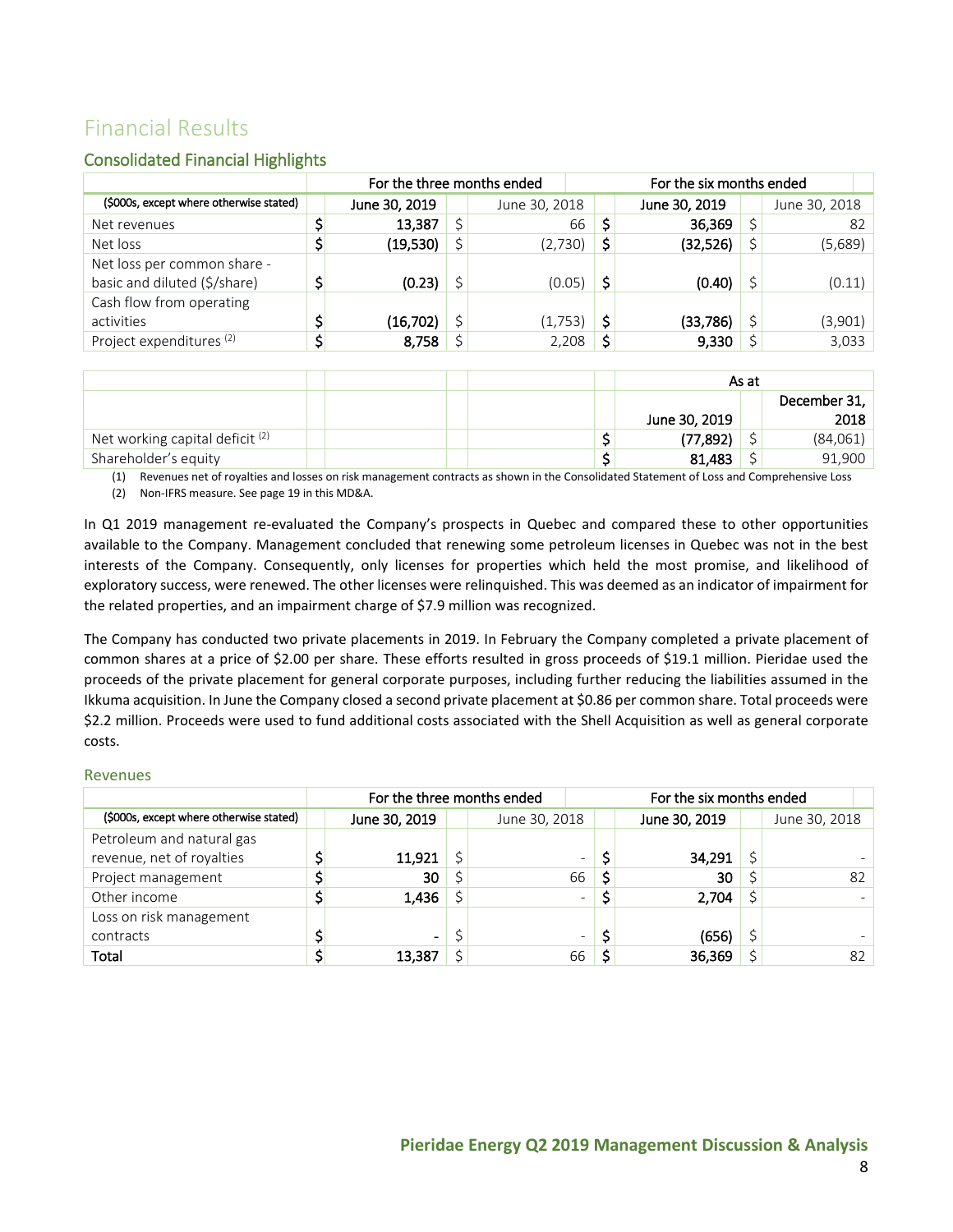Petroleum and natural gas revenues for the three months ended June 30, 2019 were \$11.9 million. This represents roughly a 47 percent decrease from Q1 2019. This decrease speaks to the challenging pricing environment in Western Canada, particularly for natural gas. The Company's realized natural gas price decreased by 44 percent from \$2.11 per GJ in Q1 to \$1.19 per GJ in Q2. From March to June the drop off was even more pronounced with prices averaging \$2.27 per GJ in March versus \$1.10 per GJ in June. The decline in prices caused the Company to shut-in some production in Q2. After peaking at 103,588 Mcf per day in March, the Company's natural gas production declined 21.5% to average 81,368 Mcf per day in June. These same declines occurred on an overall basis with March production peaking at 17,460 boe per day and falling to an average of 13,723 boe per day in June. These decreases in production exacerbated the impact of falling prices on the Company's petroleum and natural gas revenues. The Company earned other income in the form of transportation and processing fees totalling \$1.4 million in Q2 2019. This represents third-party natural gas volumes transported through, and processed at, pipelines and facilities in which Pieridae has an ownership interest. There were no comparable revenues in 2018. Project management revenues are management fees invoiced by the Company as a project operator forsite restoration work in Quebec. In the six-month period ended June 30, 2019, the Company had petroleum and natural gas revenues of \$34.3 million and transportation and processing income of \$2.7 million.

|                                         | For the three months ended |               |  |               |                          |  | For the six months ended |  |               |     |  |
|-----------------------------------------|----------------------------|---------------|--|---------------|--------------------------|--|--------------------------|--|---------------|-----|--|
| (\$000s, except where otherwise stated) |                            | June 30, 2019 |  | June 30, 2018 |                          |  | June 30, 2019            |  | June 30, 2018 |     |  |
| Engineering and consulting              |                            | 88            |  |               | $\overline{\phantom{0}}$ |  | 219                      |  |               |     |  |
| Production expenses                     |                            | 10,469        |  |               | ۰.                       |  | 22,584                   |  |               |     |  |
| Land Improvements                       |                            | 312           |  |               | $\overline{\phantom{0}}$ |  | 1,233                    |  |               |     |  |
| Salaries and benefits                   |                            | 2,171         |  |               | 205                      |  | 4,373                    |  |               | 279 |  |
| Other                                   |                            | 488           |  |               | 28                       |  | 1,313                    |  |               | 45  |  |
| Total                                   |                            | 13,528        |  |               | 233                      |  | 29,722                   |  |               | 324 |  |

## <span id="page-8-0"></span>Operating expenses

Operating expenses variances for the three and six-month periods ended June 30, 2019, are \$13.3 million and \$29.4 million, respectively, compared to the equivalent periods in 2018. The increases reflect the operating costs associated with the Company's upstream operations in Western Canada. Most of the increase is attributable to the \$10.5 million (Q2 2019) and \$22.6 million (YTD) increases in production expenses related to the petroleum and natural gas assets acquired from Ikkuma in late 2018. The Ikkuma acquisition also resulted in a higher employee level which increased salaries and benefits by \$1.7 million (Q2 2109) and \$3.5 million (YTD), respectively. Land lease costs contributed to a \$0.7 million (Q2 2019) and \$1.6 million (YTD) increases in other expenses year over year.

## <span id="page-8-1"></span>Administrative expenses

|                                         | For the three months ended |               | For the six months ended |               |  |               |  |  |
|-----------------------------------------|----------------------------|---------------|--------------------------|---------------|--|---------------|--|--|
| (\$000s, except where otherwise stated) | June 30, 2019              | June 30, 2018 |                          | June 30, 2019 |  | June 30, 2018 |  |  |
| Salaries and benefits                   | 1,758                      | 693           |                          | 4,375         |  | 1,335         |  |  |
| Professional fees                       | 684                        |               |                          | 1,691         |  |               |  |  |
| Other                                   | 1,296                      | 136           |                          | 1,704         |  | 178           |  |  |
| Total                                   | 3,738                      | 829           |                          | 7.770         |  | 1,513         |  |  |

Administrative expenses for the three and six-month periods ended June 30, 2019, increased by \$2.9 million (Q2 2019) and \$6.3 million (YTD), respectively compared to the same periodsin 2018. The additional employees from the Ikkuma acquisition contributed to increases of \$1.1 million (Q2 2019) and \$3.0 million (YTD) in salaries and benefits. The balance of the increase was attributable to legal and financial advisory costs related to due diligence for the Shell Acquisition, and ongoing efforts to secure additional financing.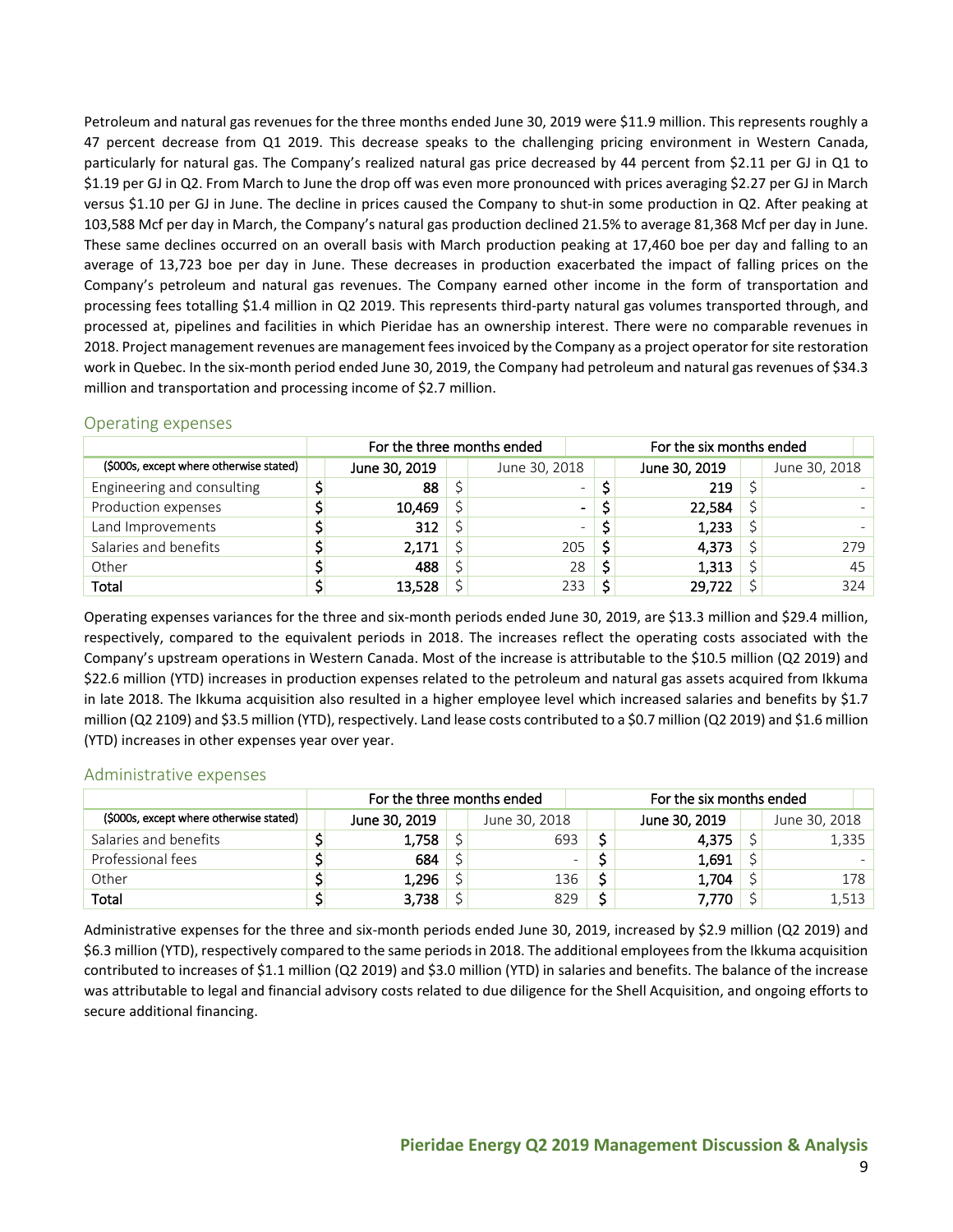### <span id="page-9-0"></span>Development expenses

|                                         | For the three months ended |               |  |               |   | For the six months ended |  |               |  |  |  |
|-----------------------------------------|----------------------------|---------------|--|---------------|---|--------------------------|--|---------------|--|--|--|
| (\$000s, except where otherwise stated) |                            | June 30, 2019 |  | June 30, 2018 |   | June 30, 2019            |  | June 30, 2018 |  |  |  |
| Professional fees                       |                            | 7,605         |  | .403          |   | 7.605                    |  | 1,973         |  |  |  |
| Other                                   |                            | 236           |  | 280           | ċ | 236                      |  | 287           |  |  |  |
| Total                                   |                            | 7,841         |  | 683,          | ÷ | 7,841                    |  | 2,260         |  |  |  |

Development expenses capture the direct costs associated with the proposed LNG facility. These expenditures represent the variety of engineering, environmental and design activities being undertaken by the Company as it works to complete its OBE. The \$6.2 million increase (Q2 2019) and the \$5.6 million increase (YTD) versus 2018, speaks to the engagement of KBR in Q2 2019 to review the previously prepared FEED and to commence work on the OBE.

#### <span id="page-9-1"></span>Transportation expenses

|                                        | For the three months ended |               |  |                          |  | For the six months ended |  |               |  |  |  |
|----------------------------------------|----------------------------|---------------|--|--------------------------|--|--------------------------|--|---------------|--|--|--|
| (S000s, except where otherwise stated) |                            | June 30, 2019 |  | June 30, 2018            |  | June 30, 2019            |  | June 30, 2018 |  |  |  |
| Total transportation expense           |                            | 1,787         |  | $\blacksquare$           |  | 3,416                    |  |               |  |  |  |
| Total                                  |                            | 1,787         |  | $\overline{\phantom{0}}$ |  | 3,416                    |  |               |  |  |  |

The Company's transportation expense for the three and six-month periods ended June 30, 2019 were \$1.8 million and \$3.4 million, respectively. There were no comparable costs in the same periods in 2018.

## <span id="page-9-2"></span>Depletion and depreciation

|                                         | For the three months ended |               |  |               |  | For the six months ended |  |               |  |  |
|-----------------------------------------|----------------------------|---------------|--|---------------|--|--------------------------|--|---------------|--|--|
| (\$000s, except where otherwise stated) |                            | June 30, 2019 |  | June 30, 2018 |  | June 30, 2019            |  | June 30, 2018 |  |  |
| Depletion and depreciation              |                            | 3.998         |  | 15            |  | 8.343                    |  |               |  |  |
| Total                                   |                            | 3,998         |  | 15            |  | 8.343                    |  |               |  |  |

Depletion and depreciation for the three and six-month periods ended June 30, 2019, were \$4.0 million and \$8.3 million, respectively. The decrease from Q1 2019 to Q2 2019 speaks to the declining production brought about by the Company's decision to commence shutting-in certain properties in Q2 2019.

#### <span id="page-9-3"></span>Impairment

|                                         | For the three months ended |                          | For the six months ended |               |  |               |  |
|-----------------------------------------|----------------------------|--------------------------|--------------------------|---------------|--|---------------|--|
| (\$000s, except where otherwise stated) | June 30, 2019              | June 30, 2018            |                          | June 30, 2019 |  | June 30, 2018 |  |
| Impairment                              | -                          | $\overline{\phantom{0}}$ |                          | 7.859         |  |               |  |
| Total                                   | -                          | ۰.                       |                          | 7,859         |  |               |  |

In Q1 2019 management elected not to renew certain licenses in Quebec. It was concluded that due to the continuing challenges facing oil and gas companies in Quebec, that retaining these licenses was too costly, compared to other opportunities available to the Company. Consequently, the Company relinquished a portion of its licenses in Quebec, and the associated capitalized costs were impaired.

#### <span id="page-9-4"></span>Share-based compensation

|                                         | For the three months ended |               |  |               |  | For the six months ended |  |               |  |  |
|-----------------------------------------|----------------------------|---------------|--|---------------|--|--------------------------|--|---------------|--|--|
| (\$000s, except where otherwise stated) |                            | June 30, 2019 |  | June 30, 2018 |  | June 30, 2019            |  | June 30. 2018 |  |  |
| Share-based compensation                |                            | 118           |  | 574           |  | 267                      |  | 901           |  |  |
| Total                                   |                            | 118           |  | 574           |  | 267                      |  | ـ 901.        |  |  |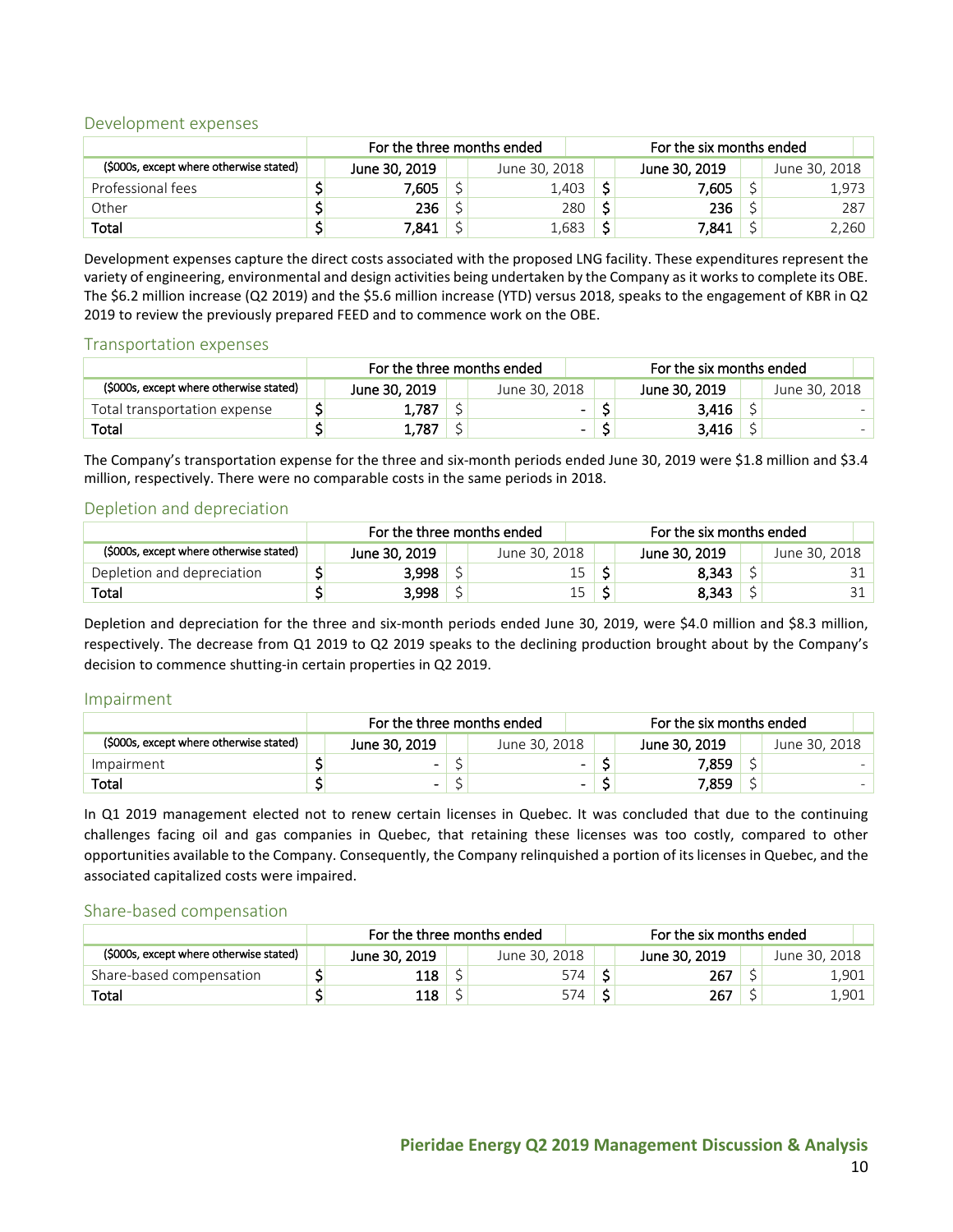Share-based compensation for the three months ended June 30, 2019, decreased by \$456 thousand from the same period in 2018. On a year to date basis, share-based compensation decreased by \$1.6 million. The large decreases are due to roughly one million options being granted in January 2018. No options grants have been awarded in the first half of 2019. In July 2019 the Company granted to its employees and directors the option to purchase 3,149,341 common shares, at an exercise price of \$0.89 per share. These stock options will expire on July 3, 2024.

|                                         | For the three months ended<br>For the six months ended |               |  |  |               |  |               |  |               |      |
|-----------------------------------------|--------------------------------------------------------|---------------|--|--|---------------|--|---------------|--|---------------|------|
| (\$000s, except where otherwise stated) |                                                        | June 30, 2019 |  |  | June 30, 2018 |  | June 30, 2019 |  | June 30, 2018 |      |
| Interest expense                        |                                                        | 1,244         |  |  | 16            |  | 2,415         |  |               | 28   |
| Interest income                         |                                                        | '70)          |  |  | 52)           |  | (107)         |  |               | (97) |
| Accretion                               |                                                        | 715           |  |  | 13            |  | 1,421         |  |               |      |
| Net financial expense (income)          |                                                        | 1,889         |  |  | (23)          |  | 3,729         |  |               | (42) |

### <span id="page-10-0"></span>Financial income and expenses

The \$1.9 million increase in financial income and expenses for the three months ended June 30, 2019, is attributable to interest expense of \$1.2 million related to Pieridae's term debt, plus \$715 thousand of accretion associated with its provision for site restoration. These same factors are behind the year to date increase of \$3.8 million.

## <span id="page-10-1"></span>Segmented Information

With the acquisition of Ikkuma, the Company has active upstream operations. Therefore, management now evaluates its operations in two segments: Upstream and LNG. Upstream is represented predominantly by the properties acquired from Ikkuma in 2018. However, it also includes the Company's upstream operations in Quebec and New Brunswick. Segmented determinations are based on the operations of the separate subsidiaries involved in these activities. Upstream is currently the only segment generating operating revenues. LNG is based on the operations and activities associated with the development of the Company's Goldboro LNG facility and corporate overhead costs.

|                                         | For the three months ended         |    | For the six months ended |                          |    |                |    |               |
|-----------------------------------------|------------------------------------|----|--------------------------|--------------------------|----|----------------|----|---------------|
| (\$000s, except where otherwise stated) | June 30, 2019                      |    | June 30, 2018            |                          |    | June 30, 2019  |    | June 30, 2018 |
| Revenue                                 |                                    |    |                          |                          |    |                |    |               |
| Upstream                                | \$<br>13,387                       | Ś  |                          | 66                       | \$ | 36,369         | \$ | 82            |
| <b>LNG</b>                              | \$<br>$\qquad \qquad \blacksquare$ |    |                          | $\overline{\phantom{0}}$ | \$ | $\blacksquare$ | \$ |               |
|                                         |                                    |    |                          |                          |    |                |    |               |
| Expenses                                |                                    |    |                          |                          |    |                |    |               |
| Upstream                                | \$<br>22,749                       | \$ | 1,312                    |                          | \$ | 55,925         | \$ | 2,866         |
| <b>LNG</b>                              | \$<br>10,168                       | Ś  | 1,500                    |                          | \$ | 12,970         | \$ | 2,921         |
|                                         |                                    |    |                          |                          |    |                |    |               |
| Net loss before taxes                   |                                    |    |                          |                          |    |                |    |               |
| Upstream                                | \$<br>(9, 362)                     | \$ | (1,246)                  |                          | \$ | (19, 556)      | \$ | (2,784)       |
| <b>LNG</b>                              | \$<br>(10, 168)                    | \$ | (1,500)                  |                          | \$ | (12,970)       | \$ | (2,921)       |

|                                         | As at                              |         |  |         |  |  |  |  |  |  |
|-----------------------------------------|------------------------------------|---------|--|---------|--|--|--|--|--|--|
| (\$000s, except where otherwise stated) | December 31, 2018<br>June 30, 2019 |         |  |         |  |  |  |  |  |  |
| Upstream assets                         |                                    | 352.986 |  | 357,287 |  |  |  |  |  |  |
| LNG assets                              |                                    | 13.079  |  | 13,386  |  |  |  |  |  |  |
| Total consolidated assets               |                                    | 366.065 |  | 370,673 |  |  |  |  |  |  |

## <span id="page-10-2"></span>Upstream Segment

The upstream segment includes the operations and assets in Western Canada, primarily in Alberta, as well as Quebec and New Brunswick. Due to ongoing restrictions on hydraulic fracturing and other exploration and development activities in certain jurisdictions, the Company currently only has active operations in Western Canada.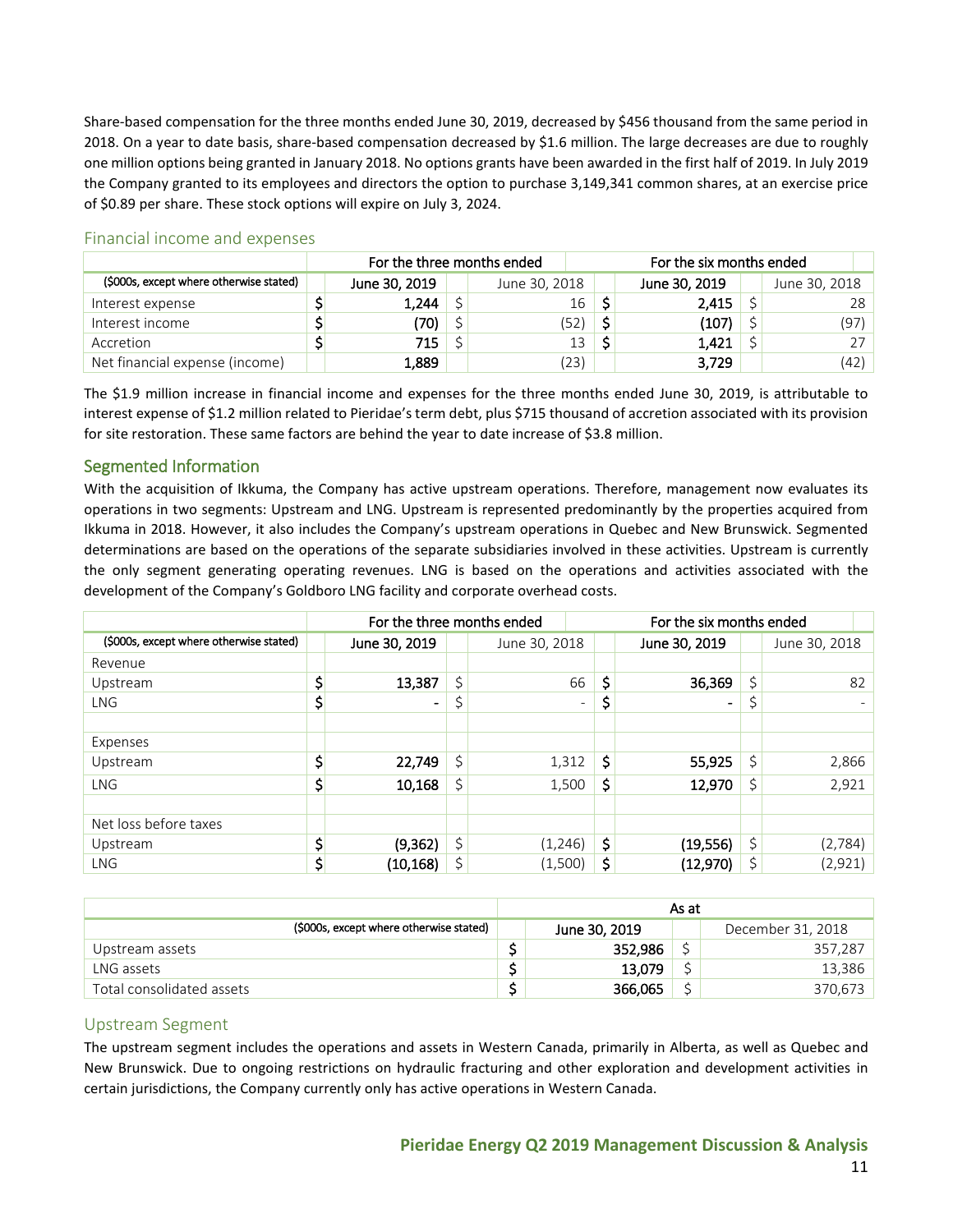### Summary Results

|                                         | For the three months ended<br>For the six months ended |               |  |               |                          |   |               |  |               |    |
|-----------------------------------------|--------------------------------------------------------|---------------|--|---------------|--------------------------|---|---------------|--|---------------|----|
| (\$000s, except where otherwise stated) |                                                        | June 30, 2019 |  | June 30, 2018 |                          |   | June 30, 2019 |  | June 30, 2018 |    |
| Net revenue <sup>(1)</sup>              |                                                        | 13,387        |  |               | 66                       |   | 36,369        |  |               | 82 |
| Petroleum and natural gas               |                                                        |               |  |               |                          |   |               |  |               |    |
| revenue, net of royalties               |                                                        | 11,921        |  |               | $\overline{\phantom{0}}$ |   | 34,291        |  |               |    |
| Expenses                                |                                                        | 22,749        |  | 1,314         |                          |   | 55,925        |  | 2,868         |    |
| Net operating expenses <sup>(2)</sup>   |                                                        | 12,092        |  |               | $\overline{\phantom{0}}$ |   | 27,018        |  |               |    |
| Net loss                                |                                                        | (9, 362)      |  | 1,232         |                          | Ś | (19, 556)     |  | (2,770)       |    |
| Net operating (loss) income (2)         |                                                        | (1,958)       |  |               | $\overline{\phantom{0}}$ |   | 3,201         |  |               |    |
| Operating netback (2) (per boe)         | ċ                                                      | (1.42)        |  |               | $\overline{\phantom{0}}$ | Ś | 1.26          |  |               |    |

(1) Revenues net of royalties and losses on risk management contracts as shown in the Consolidated Statement of Loss and Comprehensive Loss (2) Non-IFRS measure. See page 19 in this MD&A.

Pieridae's net operating expenses totalled \$12.1 million for the three months ended June 30, 2019. Processing and gathering fees make up the greatest proportion of operating costs. Net operating expense in Q2 2019 was \$8.68 per boe. Pieridae incurred a net operating loss for its upstream petroleum and natural gas assets of \$2.0 million for the three months ended June 30, 2019. Its operating netback was negative \$1.42 per boe. This represents a significant deterioration in results from the \$5.1 million of operating income earned in Q1 2019, and the netback of \$3.32 per boe. The decline in natural gas prices was the primary cause of this quarter over quarter change. The Company took the following steps to mitigate losses in Q2: reducing operating costs, shutting in production and entering forward contracts for its natural gas sales. Shut-in activities were undertaken at 17% of sites resulting in an 11% reduction in natural gas production volumes to an average of 90,942 mcf/d in the second quarter compared to 102,221 mcf/d in the first quarter. As a result of the forward contract hedging program, realized natural gas price for the second quarter was \$1.19/GJ as compared to the AECO benchmark price of \$1.17/GJ.

#### Revenue

|                                         | For the three months ended |               |  |               |                          |   | For the six months ended |  |               |    |
|-----------------------------------------|----------------------------|---------------|--|---------------|--------------------------|---|--------------------------|--|---------------|----|
| (\$000s, except where otherwise stated) |                            | June 30, 2019 |  | June 30, 2018 |                          |   | June 30, 2019            |  | June 30, 2018 |    |
| Natural gas, net of royalties           |                            | 9,985         |  |               |                          |   | 29,796                   |  |               |    |
| NGL's                                   |                            | 802           |  |               |                          |   | 1,619                    |  |               |    |
| Sulphur                                 |                            | 1,134         |  |               | -                        |   | 2,876                    |  |               |    |
| Net petroleum and natural gas           |                            |               |  |               |                          |   |                          |  |               |    |
| revenue                                 |                            | 11,921        |  |               |                          |   | 34,291                   |  |               |    |
| Project management                      |                            | 30            |  |               | 66                       |   | 30                       |  |               | 82 |
| Other income                            |                            | 1,436         |  |               | $\overline{\phantom{0}}$ | Ş | 2,704                    |  |               |    |
| Revenue before risk                     |                            |               |  |               |                          |   |                          |  |               |    |
| management contracts                    |                            | 13,387        |  |               | 66                       |   | 37,025                   |  |               | 82 |
| Revenue/boe                             |                            | 8.80          |  |               | -                        |   | 12.08                    |  |               |    |

Petroleum and natural gas revenues for the three months ended June 30, 2019, were \$10.0 million. Natural gas revenues are down \$10.7 million from Q1 2019 to Q2 2019. The precipitous decline is again due to the sharp drop in natural gas prices. Reduced production volumes are related to voluntary well shut-in of the highest cost gas fields. Corporate production decline, without voluntary shut-in, is approximately 10%. In Q1 2019 natural gas revenue was \$20.7 million and revenue per boe was \$15.24. The Company also earned other income in the form of transportation and processing fees totalling \$1.4 million. This represents third-party natural gas volumes transported through, and processed at, pipelines and facilities in which Pieridae has an ownership interest. Project management revenues are management fees invoiced by the Company as a project operator for site restoration work in Quebec.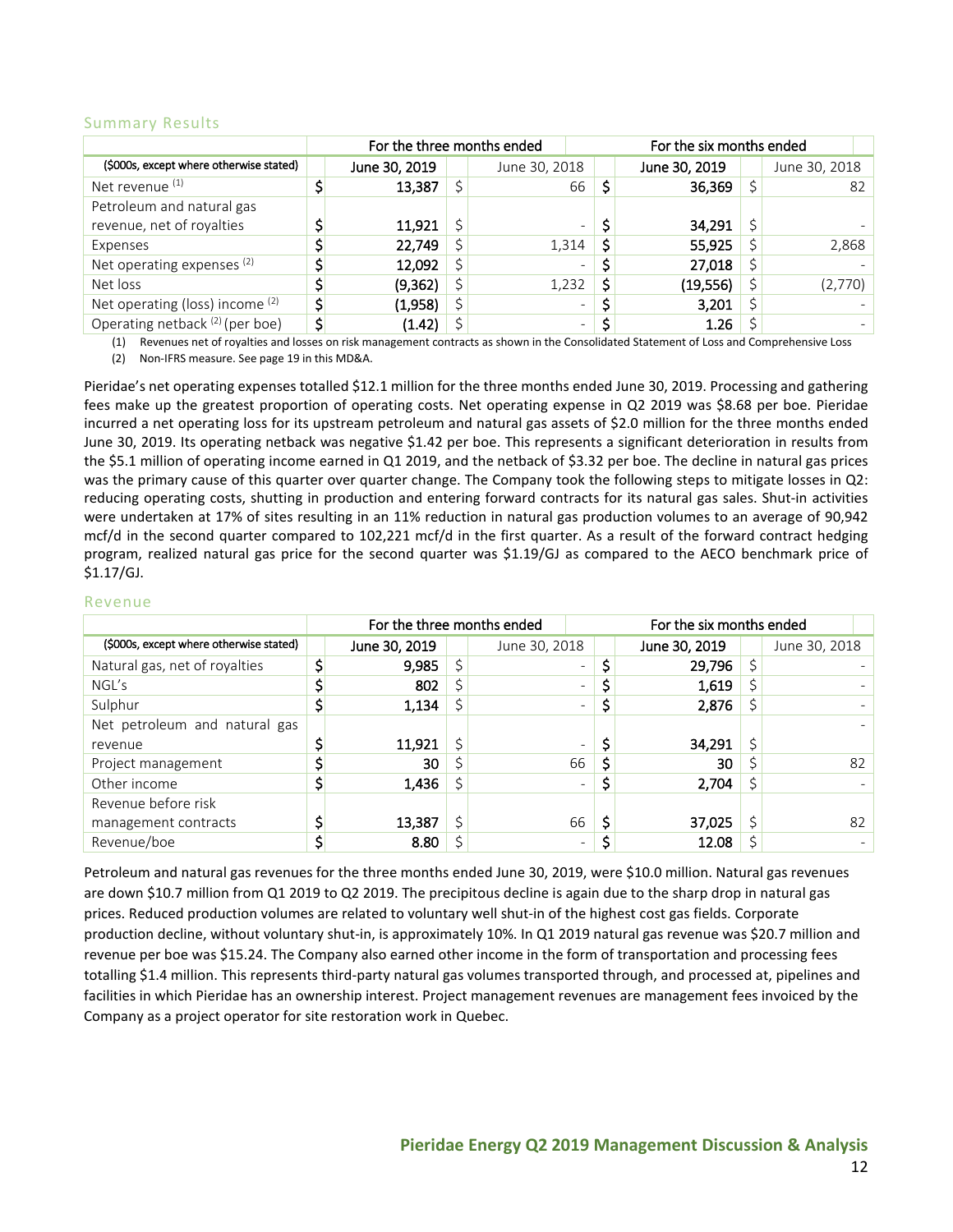#### Production

|                                         |               | For the three months ended |                          | For the six months ended |               |  |  |  |
|-----------------------------------------|---------------|----------------------------|--------------------------|--------------------------|---------------|--|--|--|
| (\$000s, except where otherwise stated) | June 30, 2019 | June 30, 2018              |                          | June 30, 2019            | June 30, 2018 |  |  |  |
| Natural gas (mcf/d)                     | 90.942        |                            | $\sim$                   | 96,551                   |               |  |  |  |
| NGL's (bbl/d)                           | 211           |                            | $\overline{\phantom{0}}$ | 206                      |               |  |  |  |
| Total boe/ $d^{(1)}$                    | 15.368        |                            | -                        | 16.297                   |               |  |  |  |

(1) Excludes sulphur production

Average production for the three months ended June 30, 2019 was 15,368 boe/d. This is down from 17,236 boe/d in Q1 2019. Well shut-ins are responsible for most of the decrease. Quarterly gas production was associated with 18,573 tonnes of sulphur versus 20,172 in Q1 2019.

#### Royalties

|                                         |   | For the three months ended |   |                | For the six months ended |               |   |               |  |
|-----------------------------------------|---|----------------------------|---|----------------|--------------------------|---------------|---|---------------|--|
| (\$000s, except where otherwise stated) |   | June 30, 2019              |   | June 30, 2018  |                          | June 30, 2019 |   | June 30, 2018 |  |
| Rovalties                               |   | 413                        |   | $\sim$         |                          | 1,333         |   |               |  |
| Per boe                                 |   | 0.29                       |   | $\blacksquare$ |                          | 0.45          |   |               |  |
| Percentage of revenue                   | % | 3.35                       | % |                | %                        | 3.74          | % |               |  |

Royalties averaged \$0.29 per boe in the second quarter of 2019, and 3 percent of revenues. This compares to \$0.59 and 4 percent in Q1 2019.

#### Expenses

|                                         | For the three months ended |               |  |               |                          |  | For the six months ended |               |  |
|-----------------------------------------|----------------------------|---------------|--|---------------|--------------------------|--|--------------------------|---------------|--|
| (\$000s, except where otherwise stated) |                            | June 30, 2019 |  | June 30, 2018 |                          |  | June 30, 2019            | June 30, 2018 |  |
| <b>Operating Expenses</b>               |                            | 13,528        |  | 233           |                          |  | 29,722                   | 324           |  |
| Administrative expenses                 |                            | 1,518         |  | 487           |                          |  | 2,857                    | 771           |  |
| Transportation                          |                            | 1,787         |  |               | $\overline{\phantom{0}}$ |  | 3,416                    |               |  |
| Impairment of assets                    |                            |               |  |               | $\overline{\phantom{0}}$ |  | 7,859                    |               |  |
| Share-based compensation                |                            | 23            |  |               | 574                      |  | 53                       | 1,734         |  |
| Loss (gain) on foreign exchange         |                            | 3             |  |               | $\overline{\phantom{0}}$ |  | (5)                      |               |  |
| Depletion and depreciation              |                            | 3,998         |  |               | 15                       |  | 8,343                    | 31            |  |
| Financial expenses (income)             |                            | 1,889         |  |               | $\overline{\phantom{0}}$ |  | 3,729                    |               |  |
| Share of net loss of associate          |                            |               |  |               | っ                        |  | 6                        | 6             |  |

Operating expenses for the three and six-month periods ended June 30, 2019, increased by \$13.3 million and \$29.4 million, respectively, compared to equivalent periods in 2018. The increases were almost entirely attributable to the recognition of operating expenses related to the former Ikkuma assets. Operating costs were \$16.2 million in Q1 2019. The \$2.9 million reduction in operating costs from Q1 2019 to Q2 2019 reflects efforts by the Company to reduce expenses by shutting in production.

Administrative expenses for the three and six-month periods ended June 30, 2019, increased by \$1.0 million and \$2.1 million, respectively, compared to the same periods in 2018. These increases are due primarily to the Ikkuma acquisition.

Transportation expenses reflect transportation costs for production in the three and six-month periods ended June 30, 2019. These costs were fairly consistent from quarter to reflecting the fixed nature of the firm service transportation commitments.

In Q1 2019 the Company recognized an impairment of \$7.9 million related to its properties in Quebec. Management elected not to renew certain licenses for 2019. As such, the costs related to these licenses were impaired.

Depletion and depreciation for the three and six-month periods ended June 30, 2019, reflect the depletion related to its production of petroleum and natural gas.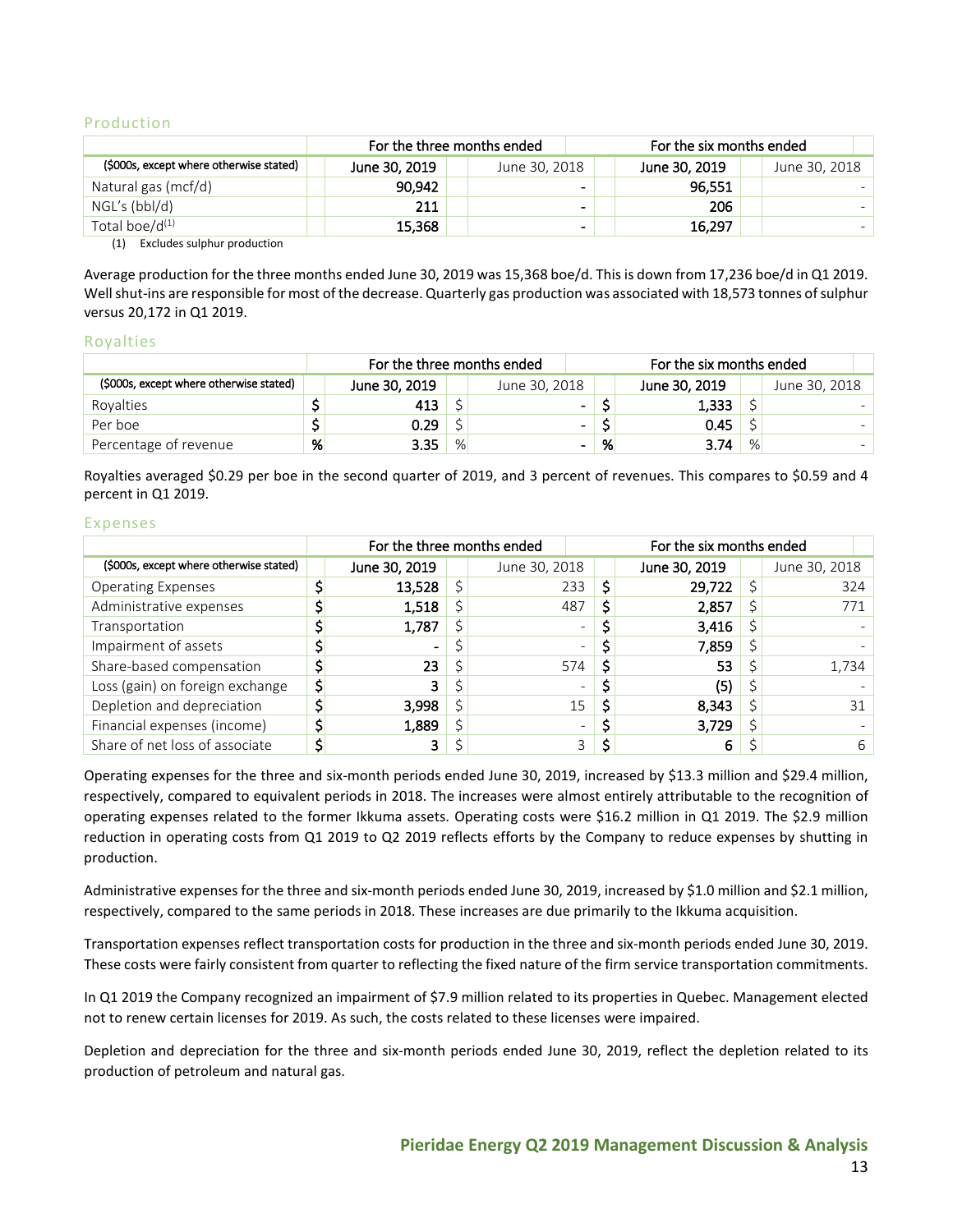The finance expenses relate to the interest on the term debt used to partially fund the Ikkuma acquisition, and the accretion on the Company's provision for site restoration.

Assets

|                                                    |               | As at |                  |
|----------------------------------------------------|---------------|-------|------------------|
| (\$000s, except per share amounts)                 | June 30, 2019 |       | December 31,2018 |
| Petroleum and natural gas properties and equipment | 294.245       |       | 301,603          |
| Exploration and evaluation assets                  | 19,946        |       | 27,573           |
| Other assets                                       | 38,795        |       | 28,111           |
|                                                    | 352,986       |       | 357,287          |

The decrease in assets reflects a \$5.5 million reduction in restricted cash set aside for the settlement of Ikkuma hedges which occurred prior to close, and the \$7.9 million impairment recorded in Q1 2019.

## <span id="page-13-0"></span>LNG Segment

The LNG segment includes the development activities related to the Company's proposed Goldboro LNG facility. It also reflects general corporate costs. As this segment is in the developmental stage, there is no revenue being generated and all costs are expensed. Once the corporation declares a formal Investment Decision, costs will be eligible for capitalization.

#### Expenses

|                                         | For the three months ended |                          | For the six months ended |                          |  |               |      |  |
|-----------------------------------------|----------------------------|--------------------------|--------------------------|--------------------------|--|---------------|------|--|
| (\$000s, except where otherwise stated) | June 30, 2019              | June 30, 2018            |                          | June 30, 2019            |  | June 30, 2018 |      |  |
| Administrative expenses                 | 2,220                      | 342                      |                          | 4,913                    |  |               | 742  |  |
| Development expenses                    | 7,841                      | 1,683                    |                          | 7.841                    |  | 2,260         |      |  |
| Share-based compensation                | 95                         | $\overline{\phantom{0}}$ |                          | 214                      |  |               | 167  |  |
| (Gain) loss on foreign exchange         | \$<br>12                   | (502)                    | Ś                        | 2.                       |  | (206)         |      |  |
| Financial income                        | $\blacksquare$             | (23)                     |                          | $\overline{\phantom{0}}$ |  |               | (42) |  |
| Total                                   | 10,168                     | 1,500                    |                          | 12,970                   |  | 2,921         |      |  |

Operating and administrative expenses for the three and six-month periods ended June 30, 2019, were impacted by the Company's decision to breakout certain engineering and consulting costs into a new account line called development expenses. The costs represent the much of the engineering activity currently taking place in order to finalize the OBE for the proposed LNG facility. The Company felt that it made sense to exclude these costs from administrative expenses because they are material, and they make the Company's' administrative and corporate expenses look unusually high. Administrative expenses are now much more representative of the ongoing corporate costs of Pieridae. The increases of \$1.9 million and \$4.2 million, respectively, in the six months ended June 30, 2019, versus the same period in 2018, reflect the absorption of Ikkuma's operations, coupled with a very busy corporate agenda involving the sourcing of funding for the Shell Acquisition. Development expenses reflect the significant increase in activity associated with the Company's efforts to complete an OBE. The engagement of KBR is responsible for much of the costs in Q2 2019.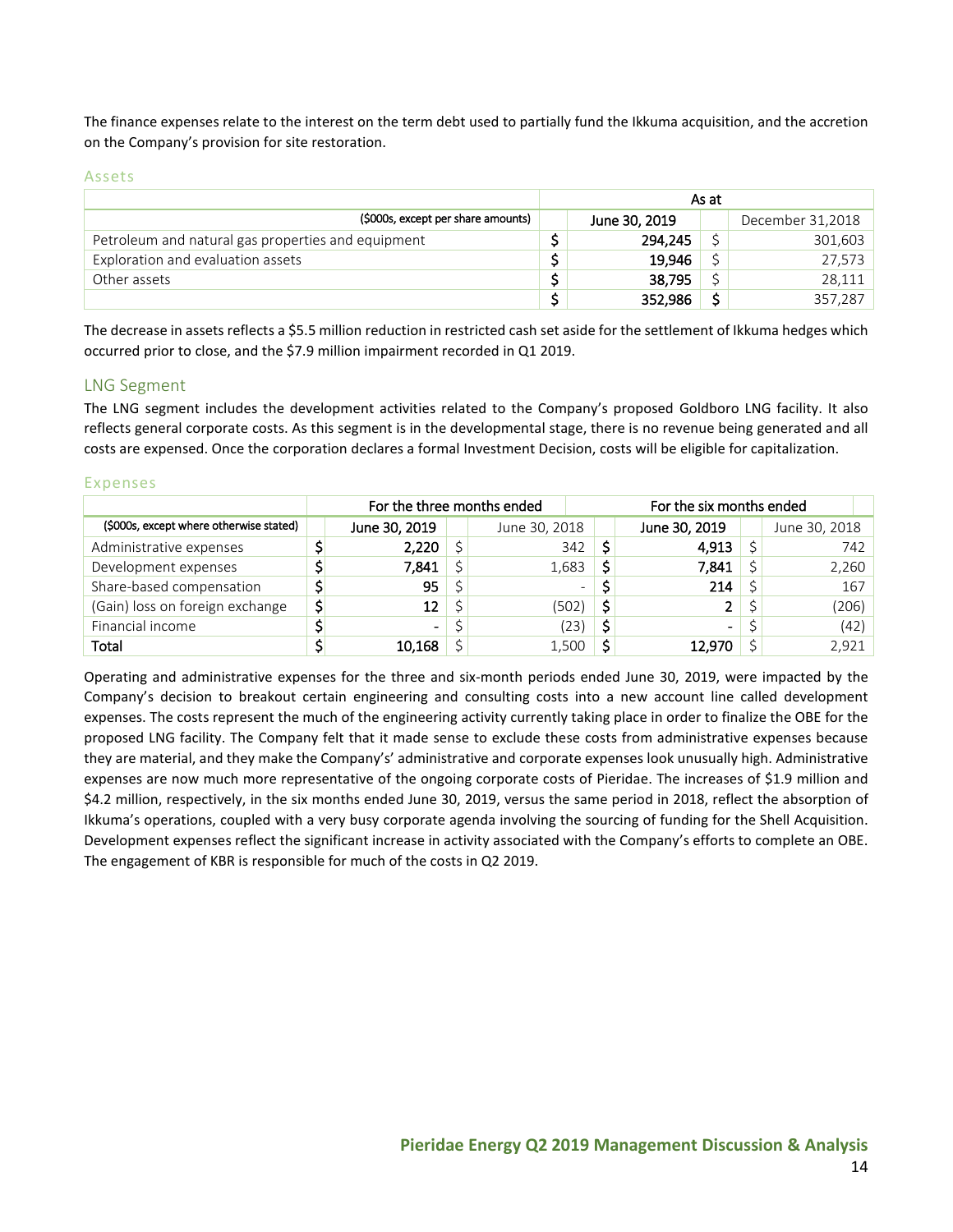## <span id="page-14-0"></span>Summary of quarterly results

The Company's quarterly results may fluctuate significantly from quarter to quarter owing to the fact that the Company's activities have been primarily in the development stage.

| (\$000s, except per share<br>amounts)                              | Q2 2019        | Q1 2018  | Q4 2018 | Q3 2018  | Q2 2018 | Q1 2018 | Q4 2017 | Q3 2017  |
|--------------------------------------------------------------------|----------------|----------|---------|----------|---------|---------|---------|----------|
| Revenues                                                           | \$<br>13,387   | 22,982   | 2,432   | 215      | 66      | 16      | 90      |          |
| Operating expenses                                                 | \$<br>13,528   | 16,194   | 5,093   | 2,018    | 1,575   | 1,013   | 2,493   | 877      |
| Administrative expenses                                            | \$<br>3,738    | 4,032    | 3,971   | 1,707    | 1,759   | 1,682   | 1,063   | 44       |
| Net loss attributable to                                           |                |          |         |          |         |         |         |          |
| equity holders                                                     | \$<br>(19,530) | (12,996) | (8,848) | (20,368) | (2,711) | (2,942) | (3,091) | (2, 131) |
| Net loss per share<br>attributable to equity<br>holders (basic and |                |          |         |          |         |         |         |          |
| diluted)                                                           | \$<br>(0.23)   | (0.17)   | (0.17)  | (0.04)   | (0.06)  | (0.06)  | (0.06)  | (0.06)   |

Prior to Q4 2017, Pieridae was solely involved in the development of the proposed Goldboro LNG facility, so the operations during those quarters reflect that activity. In Q4 2017, Pieridae acquired Quebec based Petrolia which had primarily undeveloped upstream properties. It also assumed the operating and administrative costs related to those activities. In Q3 2018, Pieridae recognized an impairment on some of those Quebec assets which resulted in an increase in the net loss. In Q4 2018, Pieridae acquired upstream producer, Ikkuma, which resulted in eleven days of revenue and costs being recognized for that operation. Q1 2019 represents the first full quarter of operations acquired from Ikkuma. The Company also recorded an impairment of \$7.9 million related to its Quebec licenses. Q2 2019 represents upstream operations in a depressed pricing environment coupled with increased spending associated with preparing the OBE for the proposed LNG facility. With the evolution of the organization, historical results are not indicative of, and should not be relied upon to estimate, future financial results.

## <span id="page-14-1"></span>Project Investment

|                                         | For the three months ended<br>For the six months ended |  |               |   |               |  |               |
|-----------------------------------------|--------------------------------------------------------|--|---------------|---|---------------|--|---------------|
| (\$000s, except where otherwise stated) | June 30, 2019                                          |  | June 30, 2018 |   | June 30, 2019 |  | June 30, 2018 |
| Capex                                   | 917                                                    |  | 522           |   | 1,489         |  | 773.          |
| Development expenses                    | 7,841                                                  |  | 1,686         |   | 7,841         |  | 2,260         |
| Total <sup>(1)</sup>                    | 8,758                                                  |  | 2,208         | ċ | 9,330         |  | 3,033         |

(1) Non-IFRS measure. See page 19 in this MD&A.

Capex relates to the Company's upstream spending. Development expenses relate to costs to address all the environmental conditions related to the environmental assessment approval. In order to keep the project on schedule, certain site preparation work and the OBE will also need to be completed in 2019, including completion of the land preparation and a road detour. Completion of this work will be dependent on the Company obtaining further financing.

## <span id="page-14-2"></span>Capital Resources and Liquidity

## <span id="page-14-3"></span>Net Working Capital

|                                                    |         | As at |          |        |              |  |
|----------------------------------------------------|---------|-------|----------|--------|--------------|--|
|                                                    | (5000s) |       | June 30, |        | December 31, |  |
|                                                    |         |       | 2019     |        | 2018         |  |
| $\overline{ }$ Net working capital (deficit) $(1)$ |         |       | (77,892) | -<br>Э | (84,061)     |  |

(1) Non-IFRS measure. See page 19 in this MD&A.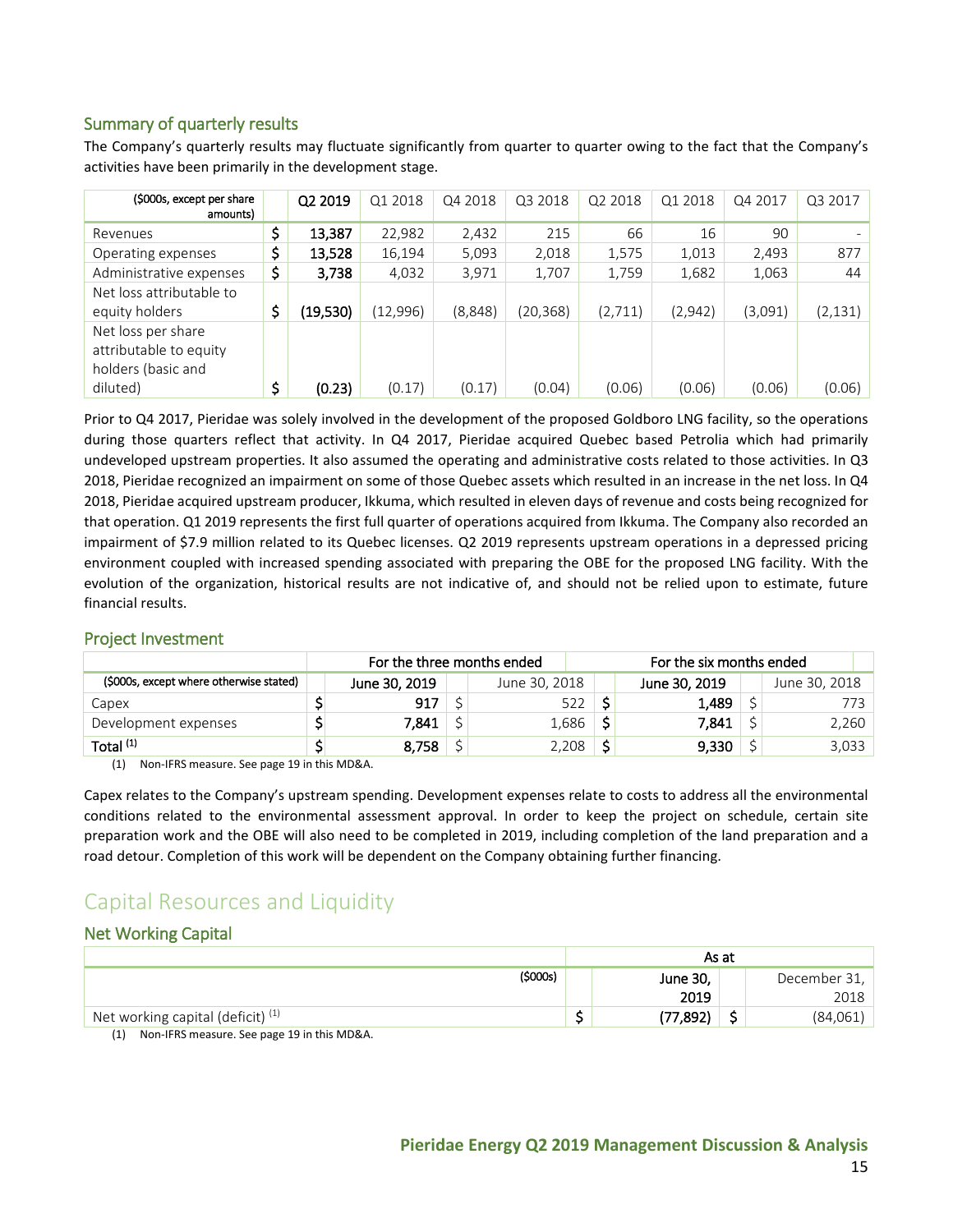As at June 30, 2019, Pieridae had a consolidated cash position of \$10.6 million compared to a cash position of \$9.1 million as at December 31, 2018. The working capital deficit was \$77.9 million compared to a working capital deficit of \$84.1 million at December 31, 2018. The \$6.2 million decrease in the working capital deficit is primarily attributable to accounts payable and accrued liabilities decreasing more than accounts receivable have. The \$12.1 million reduction in accounts payable was possible through the \$19.1 million private placement in February 2019. The Company is actively working with its financial advisors for additional funding to allow it to meet its ongoing obligations, to fund the Shell Acquisition, and to allow it to proceed with construction of the Goldboro LNG facility once a final investment decision has been made. Although there is no guarantee that it will be successful, management believes the Company presents a compelling opportunity to potential lenders and investors. The Shell Acquisition would significantly grow the Company's natural gas and NGL production and allow it to capitalize on economies of scale. There is also a midstream component that would allow the company to grow its processing and transportation income. On the LNG side, due to the status of approvals for the project, the loan guarantees being offered by the German government and the strong business case for the Goldboro LNG facility, management feels it has much to offer potential investors.

Pieridae's capital strategy is aligned with its business strategy and is focused on ensuring that we have sufficient liquidity to fund our ongoing operations and our project development initiatives. Pieridae's principal sources of liquidity are equity and term debt. The Company will continue to tap into these sources, as able and as required, to execute on its strategy to become an integrated LNG producer. With the Ikkuma acquisition and the pending Shell Acquisition, the Company will also have a source of potential liquidity from cashflows attributable to active operations. At June 30, 2019, our capital structure was comprised of share capital, working capital, convertible loans and term debt.

|                                         | For the three months ended |               |  |               |  | For the six months ended |               |  |               |       |  |
|-----------------------------------------|----------------------------|---------------|--|---------------|--|--------------------------|---------------|--|---------------|-------|--|
| (\$000s, except where otherwise stated) |                            | June 30, 2019 |  | June 30, 2018 |  |                          | June 30, 2019 |  | June 30, 2018 |       |  |
| Cash flows related to operating         |                            |               |  |               |  |                          |               |  |               |       |  |
| activities                              |                            | (16, 702)     |  | (1,753)       |  |                          | (33,786)      |  | (3,901)       |       |  |
| Cash Flows related to investing         |                            |               |  |               |  |                          |               |  |               |       |  |
| activities                              |                            | (917)         |  | (522)         |  |                          | (1,489)       |  |               | (773) |  |
| Cash flows related to financing         |                            |               |  |               |  |                          |               |  |               |       |  |
| activities                              |                            | 12,087        |  | (477)         |  |                          | 35,763        |  |               | (389) |  |

## <span id="page-15-0"></span>Sources and Uses of Cash Flows

Cash flows used in operating activities increased from \$1.8 million in the second quarter of 2018 to \$16.7 million in the second quarter of 2019 due primarily to the losses in the upstream segment, coupled with the costs associated with the Shell Acquisition and the OBE. These factors, and the \$12.1 million reduction in accounts payable, generated the \$29.9 million increase in cash flows used in operating activities in the six-month period ended June 30, 2019.

Cash flows used for investing activities increased from \$0.5 million in the second quarter of 2018 to \$0.9 million in the same period in 2019 due primarily to maintenance capital requirements for the Company's producing properties in Alberta. The same circumstances were responsible for the \$0.8 million increase in the six-month period ended June 30, 2019.

Cash flows received from financing activities increased to \$12.1 million in the second quarter of 2019 from a use of \$0.5 million in the same period in 2018. The increase is due primarily to the \$10.0 million Convertible Debenture and the \$2.2 million private placement completed to fund the deposit on the Shell Acquisition. The \$35.8 million generated from financing activities in the six-month period ended June 30, 2019, also reflects the \$19.1 million raised in the February private placement and the release of cash restricted under the discontinued financial hedging program.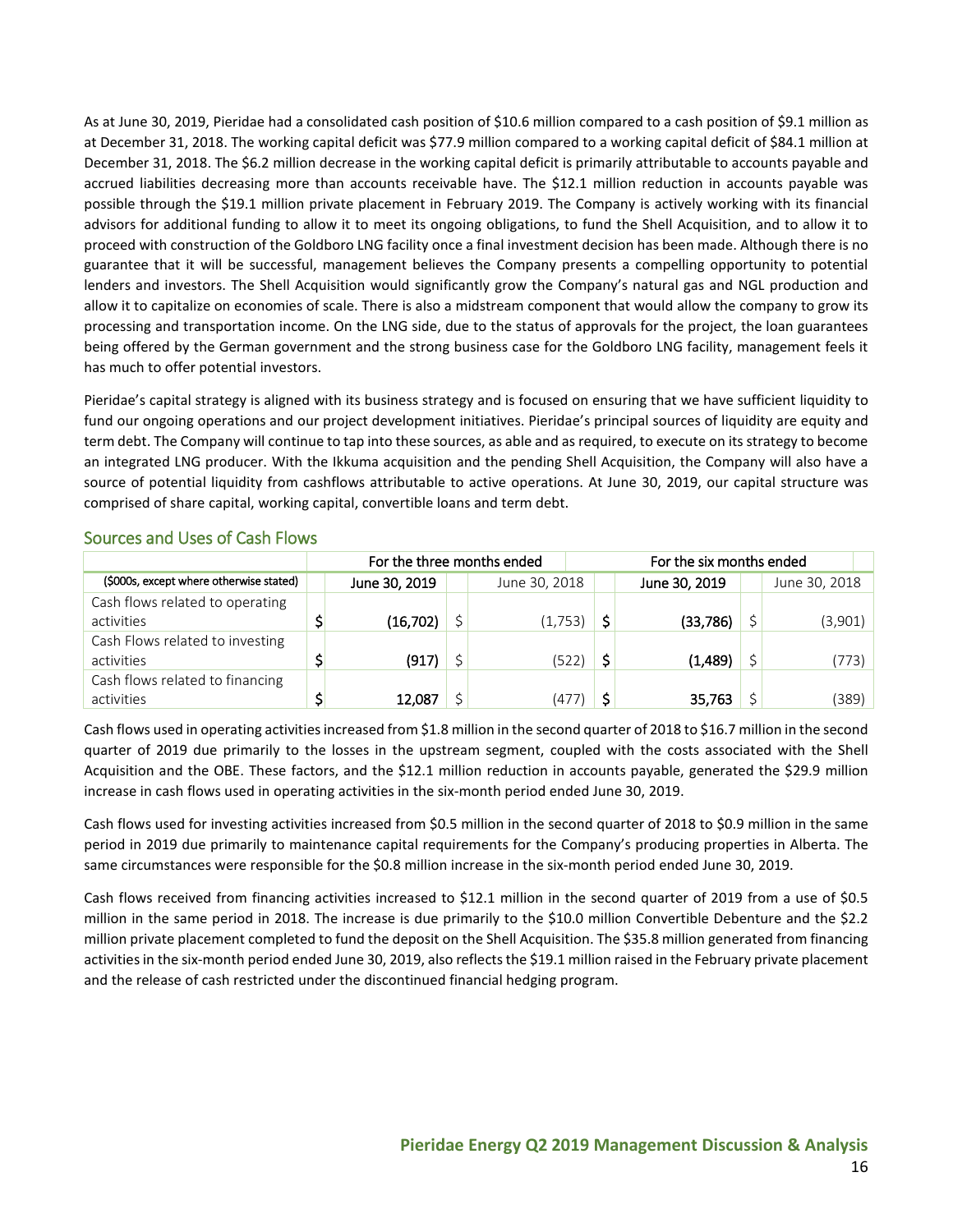## <span id="page-16-0"></span>Capital resources

Our capital structure is composed of total shareholders' equity, loans and term debt, and convertible loans, less cash and cash equivalents. The following table summarizes our capital structure at June 30, 2019.

### <span id="page-16-1"></span>Cash and cash equivalents

|                           | As at |           |    |              |  |  |
|---------------------------|-------|-----------|----|--------------|--|--|
| (\$000s)                  |       | June 30,  |    | December 31, |  |  |
|                           |       | 2019      |    | 2018         |  |  |
| Cash and cash equivalents |       | 10,607    |    | 9,112        |  |  |
| Less: loans and term debt |       | (50,002)  |    | (50,007)     |  |  |
| convertible loan          |       | (10,000)  | \$ |              |  |  |
| Net debt                  |       | (49, 395) | \$ | (40, 895)    |  |  |
| Shareholders' equity      |       | 81,483    |    | 91,900       |  |  |

The balance of \$10.6 million in cash and cash equivalents at June 30, 2019 does not include \$4.1 million pledged as security for various Letters of Credit ("LC's") required to be posted with provincial agencies and other companies, to facilitate the Company's ongoing operations. These LC's have varying maturities. Restricted cash of \$5.5 million related to Ikkuma's former hedging program was still outstanding at December 31, 2018. These funds settled in January. LC's worth \$2.5 million renew automatically every anniversary date. LC's worth \$1.6 million mature within one year.

An additional \$0.7 million of the cash and cash equivalents are held for exploration purposes related to flow-through shares, representing the unexpended proceeds of a flow-through share financing. According to restrictions imposed under financing arrangement, the Company was required to spend these funds on the exploration of oil and gas properties in Quebec. The Company also holds \$0.7 million related to the Bourque project in Quebec. This represents the remaining cash from partner advances which must be spent on exploration work on the Bourque property. The net cash and cash equivalents not restricted is \$9.1 million.

## <span id="page-16-2"></span>Loans and term debt

On December 20, 2018, the Company entered into a Senior Secured Credit Agreement for a \$50.0 million non-revolving, term credit facility. The facility is secured by a fixed and floating debenture over all the assets of the Company. It bears interest at 9.5%, which is payable upon maturity. The facility is repayable on September 30, 2019. The Company used the proceeds to fund the repayment of Ikkuma's outstanding debt facilities of \$65.7 million on the close of the acquisition.

## <span id="page-16-3"></span>Share Capital

During the six months ended June 30, 2019, the Company issued 11,281 common shares under its share-based compensation plan and 44,115 through the exercise of stock options. It also issued 12,108,139 common shares via private placements. As of June 30, 2019, the Company had 86,680,129 common shares outstanding (December 31, 2018: 74,516,594). At August 8, 2019, 86,680,129 common shares were outstanding.

## <span id="page-16-4"></span>Commitments and Contingencies

The Company has a number of financial obligations that are incurred in the ordinary course of business. On April 1, 2019, the Company announced that it had engaged KBR to perform a review of an amended version of the previously prepared FEED study for its proposed Goldboro LNG facility. KBR will also conduct an OBE necessary for entering into a lumpsum EPC contract. The total commitment for this contract is \$13.0 million. Most of these payments will come due over the balance of 2019.

In June 2019 the Company committed a certain portion of its natural gas volumes to fixed forward price contracts. Under these commitments, the Company is required to deliver 62,500 GJ/day of natural gas for remainder of 2019.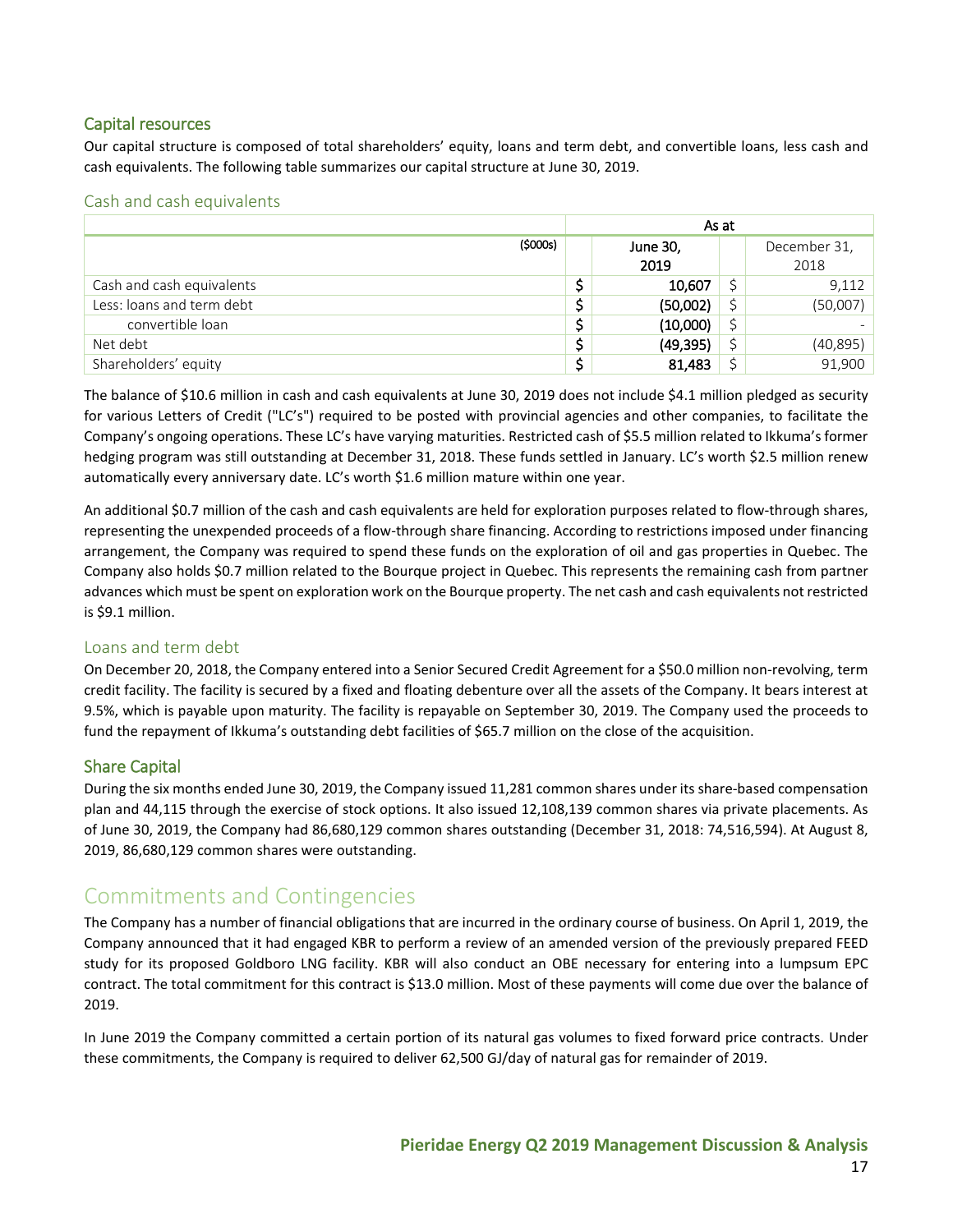| (\$000s)                | 2019                         | 2020  | 2021  | 2022                     | Thereafter               | Total  |
|-------------------------|------------------------------|-------|-------|--------------------------|--------------------------|--------|
| Firm transportation     | 3,514                        | 6.045 | 2,108 | 1,131                    | 3.414                    | 16,212 |
| Engineering costs (KBR) | \$<br>6,875                  | 911   | -     |                          | $\overline{\phantom{0}}$ | 7,786  |
| Leases                  | 1,010                        | 826   | 639   | 347                      | 201                      | 3,023  |
| Quebec license fees     | $\qquad \qquad \blacksquare$ | 46    | 46    | $\overline{\phantom{0}}$ | $\overline{\phantom{0}}$ | 92     |
| Interest on debt        | 2.499                        | -     | -     | -                        | $\overline{\phantom{0}}$ | 2.499  |
| Total                   | 13,898                       | 7.828 | 2,793 | 1,478                    | 3,615                    | 29,612 |

As of June 30, 2019, Pieridae's cumulative commitments, and the expected timing of these obligations, are detailed below:

The Company is financed in part by the issuance of flow-through shares. However, although it has taken all the necessary measures in this regard, there is no guarantee that the funds spent by the Company regarding these shares will be deemed eligible by tax authorities in the event of an audit. Refusal of certain expenses by the tax authorities would have a negative tax impact for investors. As at June 30, 2019, the balance of eligible expenses to be incurred amounted to \$0.5 million (December 31, 2018: \$0.5 million). The eligible expenses were to be incurred no later than December 31, 2018. However, due to the moratorium on exploration and development activity in the province of Quebec, Pieridae was not able to fulfill its obligations.

## <span id="page-17-0"></span>Off Balance Sheet Transactions

We do not have any financial arrangements that are excluded from the consolidated financial statements as at June 30, 2019, nor are any such arrangements outstanding as of the date of this MD&A.

## <span id="page-17-1"></span>Critical Accounting Policies, Estimates and Judgements

There have been no changes in our critical accounting estimates in the three months ended June 30, 2019 except for the adoption of IFRS 16, as discussed further below. Additional information regarding our critical accounting policies and estimates can be found in the notes to our audited consolidated financial statements and MD&A for the year ended December 31, 2018.

## <span id="page-17-2"></span>Changes in accounting policies

Pieridae adopted IFRS 16 Leases on January 1, 2019, using the modified retrospective approach. The modified retrospective approach does not require restatement of comparative financial information as it recognizes the cumulative effect on transition as an adjustment to opening retained earnings and applies the standard prospectively. Comparative information in the Company's consolidated statements of financial position, consolidated statements of loss and comprehensive loss, consolidated statements of changes in equity, and consolidated statements of cash flows has not been restated. The cumulative effect of initial application of the standard was to recognize a \$2.7 million increase to right-of-use assets ("lease assets") and an \$2.7 million increase to lease obligations. Initial measurement of the lease obligation was determined based on the remaining lease payments at January 1, 2019, using a variety of incremental borrowing rates specific to the respective assets. The lease assets were initially recognized at an amount equal to the lease obligations. The lease assets and lease obligations recognized largely relate to the Company's head office lease in Calgary.

The adoption of IFRS 16 using the modified retrospective approach allowed the Company to use the following practical expedients in determining the opening transition adjustment:

- leases with a term of less than 12 months as at January 1, 2019 were accounted for as short-term leases;
- leases with an underlying asset of low value are recorded as an expense and not recognized as a lease asset; and
- leases with similar characteristics were accounted for as a portfolio using a single discount rate.

The Company's accounting policy for leases effective January 1, 2019 is set forth below. The Company applied IFRS 16 using the modified retrospective approach. Comparative information continues to be accounted for in accordance with the Company's previous accounting policy found in the December 31, 2018 audited financial statements.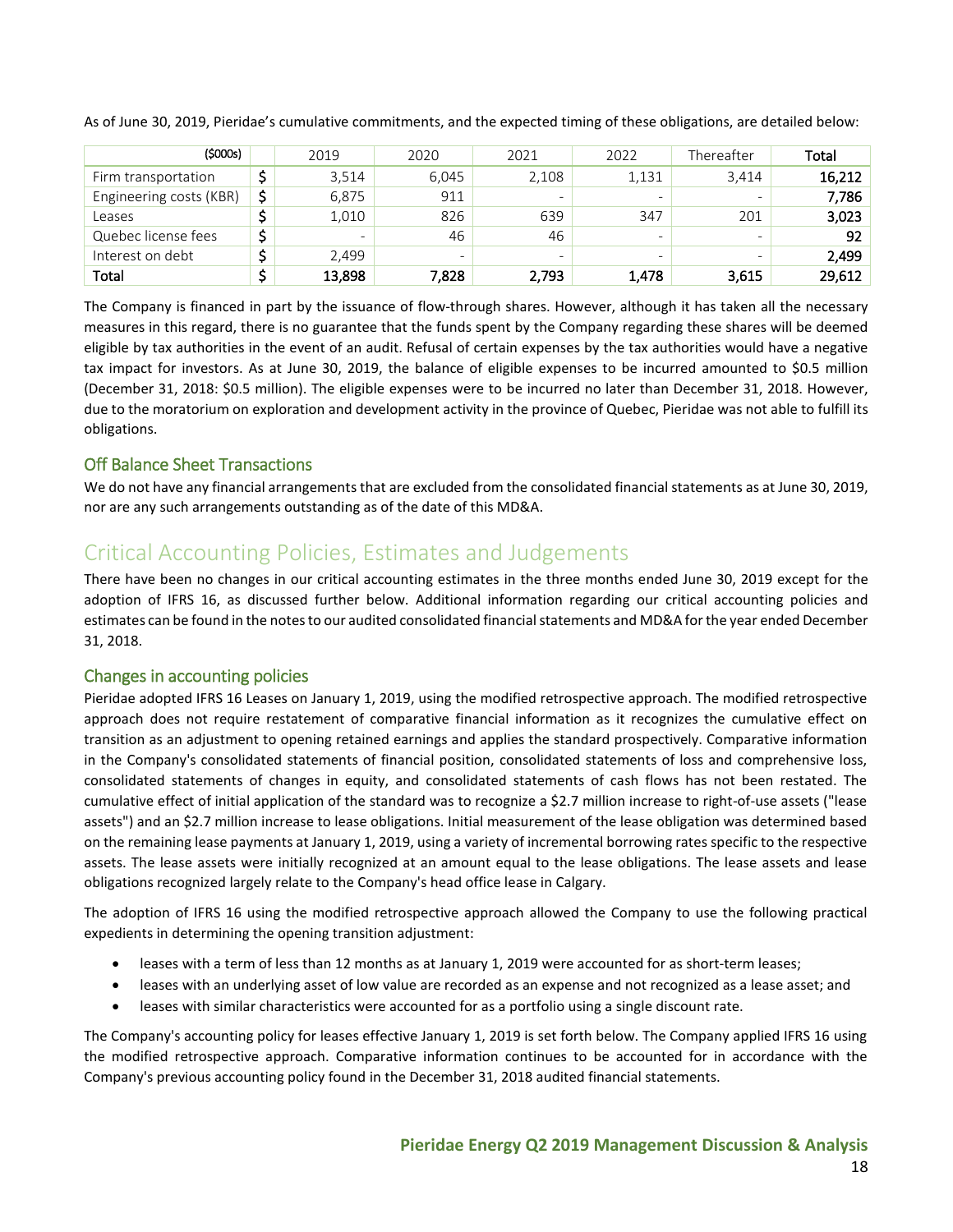A contract is, or contains, a lease if the contract conveys the right to control the use of an identified asset for a period of time in exchange for consideration. A lease obligation, and corresponding lease asset, are recognized at the commencement of the lease. The present value of the lease obligation is based on the future lease payments and is discounted using the Company's incremental borrowing rate when the rate implicit in the lease is not readily available. The Company uses a single discount rate for a portfolio of lease with similar characteristics. The lease asset is recognized at the amount of the lease obligation, adjusted for lease incentives received and initial direct costs, on commencement of the lease. Depreciation is recognized on the lease asset over the shorter of the estimated useful life of the asset or the lease term. Lease payments are allocated between the liability and interest expense. Interest expense is recognized on the lease obligations using the effective interest rate method and payments are applied against the lease obligation.

The preparation of the consolidated financial statements in accordance with IFRS requires management to make judgments, estimates, and assumptions that affect the reported amount of assets, liabilities, income, and expenses. Actual results could differ significantly from these estimates. Management has made the following judgments, estimates, and assumptions related to the accounting for leases. The carrying amounts of the right-of-use assets, lease obligations, and the resulting interest and depletion and depreciation expense are based on the implicit interest rate within the lease arrangement or, if this information is unavailable, the incremental borrowing rate. Incremental borrowing rates are based on judgments including economic environment, term, and the underlying risk inherent to the asset.

## <span id="page-18-0"></span>Outlook and Guidance

With low natural gas prices resulting in production shut-ins, management is reducing the guidance issued in the Company's Annual Report to average daily production expectations of 13,000 – 17,000 boe/d, from the previous expectation range of 16,000 – 18,000 boe/d. Production guidance excludes the expected Shell acquisition. The Shell acquisition is expected to close late in the third quarter and will result in an increase in production to a daily average of 45,000 – 50,000 boe/d in the late part of the year.

Pieridae's 2019 Upstream capital program has been curtailed and is now expected to be approximately \$2 – 5 million as opposed to previous guidance of  $$8 - 10$  million. With the focus now being on the completion of the Shell acquisition, management has reduced expected spending on Goldboro development activities to \$20 million from previous guidance of up to \$45 million.

## <span id="page-18-1"></span>Non-IFRS Measures

## <span id="page-18-2"></span>Net Operating Expense, Income and Operating Netback

With the new operational activities undertaken with the Ikkuma acquisition, management has identified certain industry benchmarks such as operating netback and net operating expense as derived from the netback to analyze financial and operating performance. These benchmarks, as presented, do not have any standardized meanings prescribed by IFRS and therefore may not be comparable with the calculation of similar measures for other entities. Operating netback equals petroleum and natural gas revenue including realized gains and losses on commodity risk management contracts less royalties, net operating expenses and transportation expenses calculated on a boe basis. Management considers operating netback an important measure to evaluate the Company's operational performance as it demonstrates Pieridae's field level profitability relative to current commodity prices. Net operating expense is a non-IFRS measure calculated as operating expenses less other income. Other income includes gas processing income earned from fees charged to third parties at facilities where Pieridae has an ownership interest.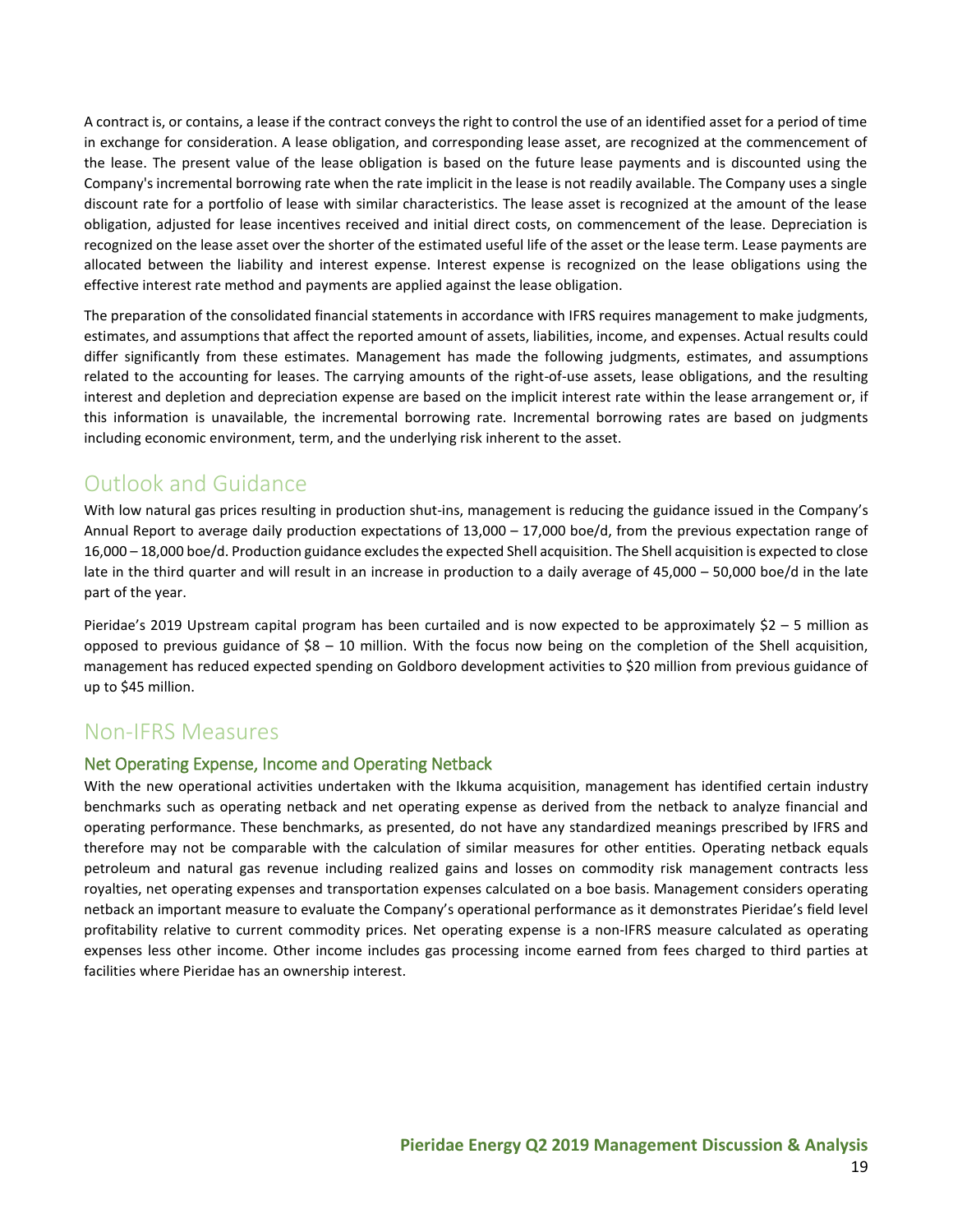## <span id="page-19-0"></span>Net Operating Expenses

| Upstream segment                        | For the three months ended |               | For the six months ended |               |  |               |  |
|-----------------------------------------|----------------------------|---------------|--------------------------|---------------|--|---------------|--|
| (\$000s, except where otherwise stated) | June 30, 2019              | June 30, 2018 |                          | June 30, 2019 |  | June 30, 2018 |  |
| Operating expense                       | 13,528                     | 233           |                          | 29,722        |  | 324           |  |
| Other income                            | (1,436)                    | $\equiv$      |                          | (2,704)       |  |               |  |
| Net operating expense                   | 12,092                     | 233           |                          | 27,018        |  | 324           |  |
| Per boe                                 | 8.68                       | ۰.            |                          | 9.21          |  |               |  |

<span id="page-19-1"></span>Net Operating Income & Operating Netbacks

## Net Operating Income

| Upstream segment                        | For the three months ended |                | For the six months ended |               |  |               |
|-----------------------------------------|----------------------------|----------------|--------------------------|---------------|--|---------------|
| (\$000s, except where otherwise stated) | June 30, 2019              | June 30, 2018  |                          | June 30, 2019 |  | June 30, 2018 |
| Revenue (net of royalties)              | 11,921                     | -              |                          | 34,291        |  |               |
| Realized loss on risk                   |                            |                |                          |               |  |               |
| management contracts                    | $\overline{\phantom{0}}$   | $\blacksquare$ |                          | (656)         |  |               |
| Net operating expenses                  | (12,092)                   | (233)          | \$                       | (27, 018)     |  | (324)         |
| Transportation expense                  | (1,787)                    | $\blacksquare$ |                          | (3, 416)      |  |               |
| Net operating (loss) income             | (1,958)                    | 233)           |                          | 3,201         |  | (324)         |

## Operating Netback

|                                | For the three months ended |                          | For the six months ended |                |  |               |  |  |
|--------------------------------|----------------------------|--------------------------|--------------------------|----------------|--|---------------|--|--|
|                                | June 30, 2019              | June 30, 2018            |                          | June 30, 2019  |  | June 30, 2018 |  |  |
| Revenue                        | 8.80                       | $\overline{\phantom{0}}$ |                          | 12.08          |  |               |  |  |
| Realized loss on risk          |                            |                          |                          |                |  |               |  |  |
| management contracts           | $\blacksquare$             | $\blacksquare$           |                          | $\blacksquare$ |  |               |  |  |
| Royalties                      | (0.29)                     | $\blacksquare$           |                          | (0.45)         |  |               |  |  |
| Net operating expenses         | (8.68)                     | $\blacksquare$           |                          | (9.21)         |  |               |  |  |
| <b>Transportation Expenses</b> | (1.25)                     | $\overline{\phantom{0}}$ |                          | (1.16)         |  |               |  |  |
| Operating netbacks             | (1.42)                     | -                        |                          | 1.26           |  |               |  |  |

## <span id="page-19-2"></span>Project investment

Project investment represents total capital expenditures included in the financial statements plus development expenses. This information is important as it shows Pieridae's total spending on key long-term initiatives.